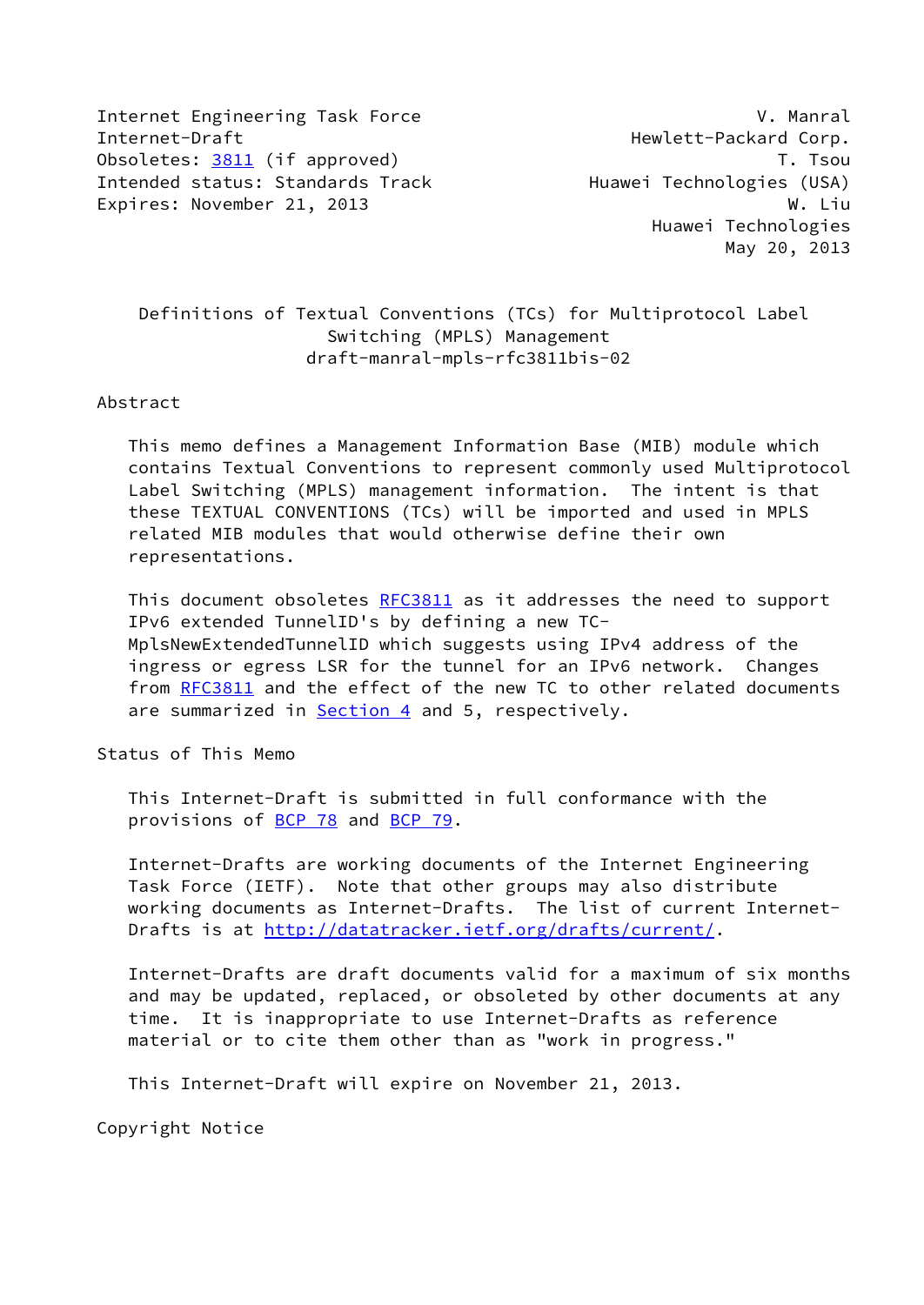<span id="page-1-1"></span>Internet-Draft rfc3811bis May 2013

 Copyright (c) 2013 IETF Trust and the persons identified as the document authors. All rights reserved.

This document is subject to [BCP 78](https://datatracker.ietf.org/doc/pdf/bcp78) and the IETF Trust's Legal Provisions Relating to IETF Documents [\(http://trustee.ietf.org/license-info](http://trustee.ietf.org/license-info)) in effect on the date of publication of this document. Please review these documents carefully, as they describe your rights and restrictions with respect to this document. Code Components extracted from this document must include Simplified BSD License text as described in Section 4.e of the Trust Legal Provisions and are provided without warranty as described in the Simplified BSD License.

 This document may contain material from IETF Documents or IETF Contributions published or made publicly available before November 10, 2008. The person(s) controlling the copyright in some of this material may not have granted the IETF Trust the right to allow modifications of such material outside the IETF Standards Process. Without obtaining an adequate license from the person(s) controlling the copyright in such materials, this document may not be modified outside the IETF Standards Process, and derivative works of it may not be created outside the IETF Standards Process, except to format it for publication as an RFC or to translate it into languages other than English.

Table of Contents

|    | The Internet-Standard Management Framework 3                                               |  |
|----|--------------------------------------------------------------------------------------------|--|
| 3. | MPLS Textual Conventions MIB Definitions $\cdots$ $\cdots$ $\cdots$ $\cdots$ $\frac{3}{2}$ |  |
| 4. |                                                                                            |  |
|    |                                                                                            |  |
| 6. |                                                                                            |  |
| 7. |                                                                                            |  |
|    | <u>8</u> . Security Considerations <u>19</u>                                               |  |
|    |                                                                                            |  |
|    |                                                                                            |  |
|    | 10.1. Normative References 19                                                              |  |
|    | 10.2. Informative References 21                                                            |  |
|    | Authors'                                                                                   |  |

<span id="page-1-0"></span>[1](#page-1-0). Introduction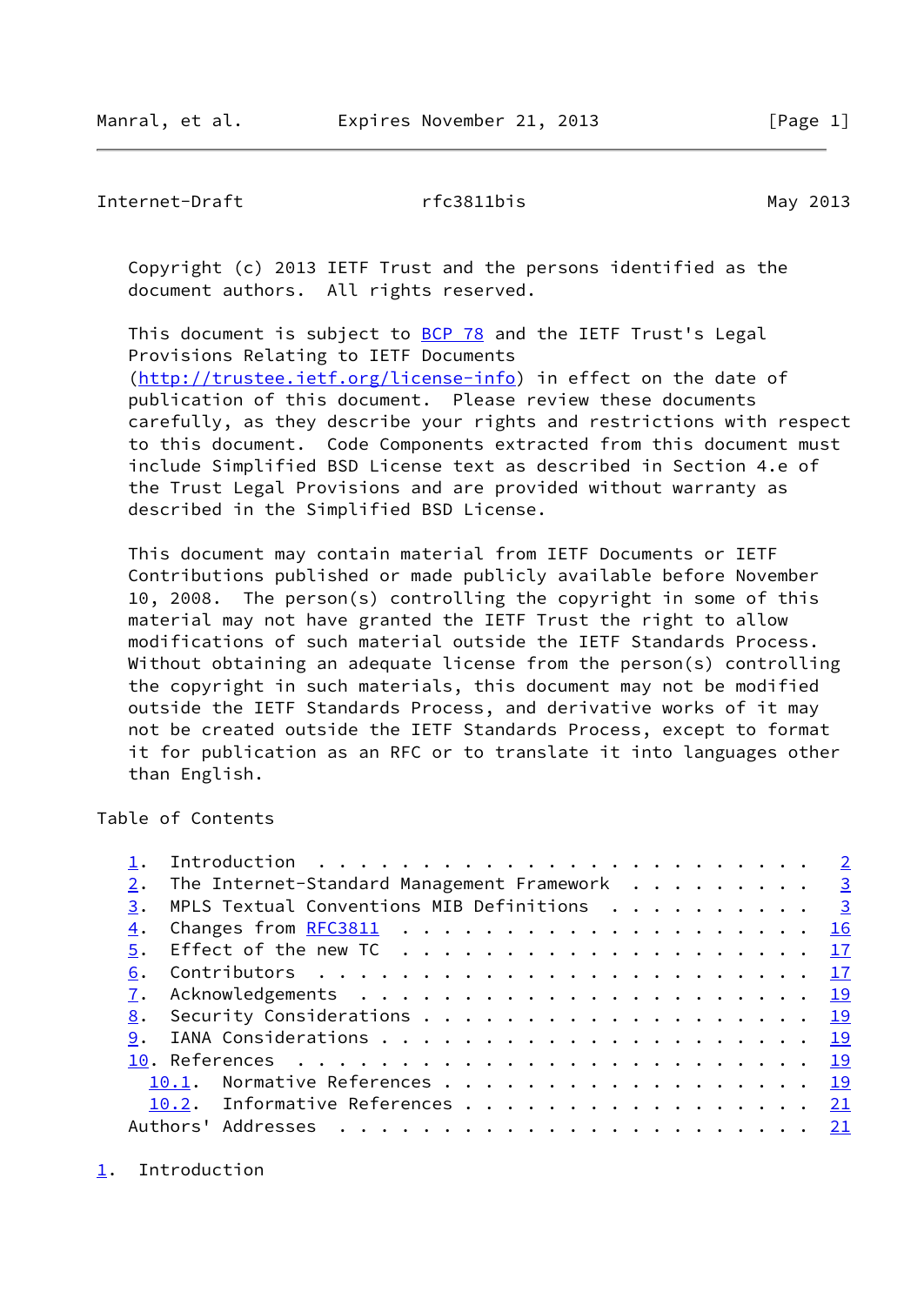This document defines a MIB module which contains Textual Conventions (TCs) for Multiprotocol Label Switching (MPLS) networks. These Textual Conventions should be imported by MIB modules which manage MPLS networks. The need to support IPv6 extended TunnelID's is addressed by defining a new TC-MplsNewExtendedTunnelID which may

| Manral, et al. | Expires November 21, 2013 |  | [Page 2] |  |
|----------------|---------------------------|--|----------|--|
|                |                           |  |          |  |

<span id="page-2-1"></span>Internet-Draft **rfc3811bis** rfom May 2013

 represent an IPv4 address of the ingress or egress LSR for the tunnel for an IPv4 network or an IPv6 network.

 The key words "MUST", "MUST NOT", "REQUIRED", "SHALL", "SHALL NOT", "SHOULD", "SHOULD NOT", "RECOMMENDED", "MAY", and "OPTIONAL" in this document are to be interpreted as described in [\[RFC2119](https://datatracker.ietf.org/doc/pdf/rfc2119)].

For an introduction to the concepts of MPLS, see [\[RFC3031](https://datatracker.ietf.org/doc/pdf/rfc3031)].

<span id="page-2-0"></span>[2](#page-2-0). The Internet-Standard Management Framework

 For a detailed overview of the documents that describe the current Internet-Standard Management Framework, please refer to [Section](https://datatracker.ietf.org/doc/pdf/rfc3410#section-7) 7 of  [\[RFC3410\]](https://datatracker.ietf.org/doc/pdf/rfc3410#section-7).

 Managed objects are accessed via a virtual information store, termed the Management Information Base or MIB. MIB objects are generally accessed through the Simple Network Management Protocol (SNMP). Objects in the MIB are defined using the mechanisms defined in the Structure of Management Information (SMI). This memo specifies a MIB module that is compliant to the SMIv2, which is described in STD 58 ([\[RFC2578](https://datatracker.ietf.org/doc/pdf/rfc2578)], [\[RFC2579](https://datatracker.ietf.org/doc/pdf/rfc2579)], and [[RFC2580\]](https://datatracker.ietf.org/doc/pdf/rfc2580)).

<span id="page-2-2"></span>[3](#page-2-2). MPLS Textual Conventions MIB Definitions

MPLS-TC-STD-MIB DEFINITIONS ::= BEGIN

IMPORTS

 MODULE-IDENTITY, Unsigned32, Integer32, transmission FROM SNMPv2-SMI -- [\[RFC2578](https://datatracker.ietf.org/doc/pdf/rfc2578)]

 TEXTUAL-CONVENTION FROM SNMPv2-TC;  $-$  [\[RFC2579](https://datatracker.ietf.org/doc/pdf/rfc2579)]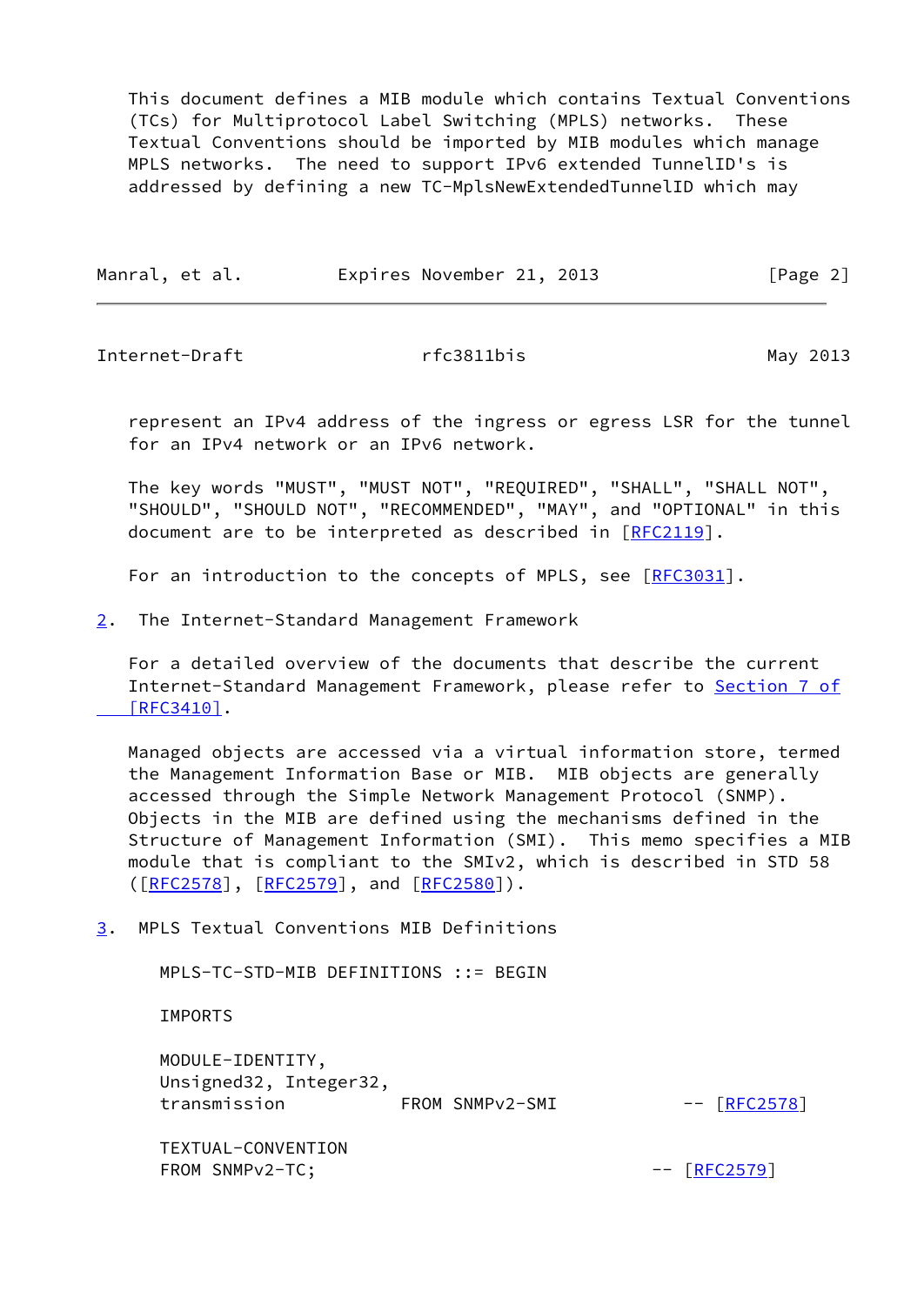mplsTCStdMIB MODULE-IDENTITY LAST-UPDATED "200406030000Z" -- June 3, 2004 ORGANIZATION "IETF Multiprotocol Label Switching (MPLS) Working Group." CONTACT-INFO Vishwas Manral Hewlett-Packard Corp. Email comments to the MPLS WG Mailing List at mpls@uu.net." DESCRIPTION

| Manral, et al. |  | Expires November 21, 2013 |  |  | [Page 3] |  |
|----------------|--|---------------------------|--|--|----------|--|
|----------------|--|---------------------------|--|--|----------|--|

Internet-Draft rfc3811bis May 2013

 "Copyright (C) The Internet Society (2008). The initial version of this MIB module was published in Internet Draft. For full legal notices see the RFC itself or see: <http://www.ietf.org/copyrights/ianamib.html>

 This MIB module defines TEXTUAL-CONVENTIONs for concepts used in Multiprotocol Label Switching (MPLS) networks.

Changes from [RFC3811](https://datatracker.ietf.org/doc/pdf/rfc3811) - MplsExtendedTunnelId"

 REVISION "200809080000Z" -- 8 September, 2008 DESCRIPTION "Initial version published as part of Internet Draft. To be published as RFC XXXX" -- RFC Ed.: RFC-editor pleases fill in XXXX  $::= \{ mplsStdMIB 1 \}$ 

mplsStdMIB OBJECT IDENTIFIER

::= { transmission 166 }

 MplsAtmVcIdentifier ::= TEXTUAL-CONVENTION DISPLAY-HINT "d" STATUS current DESCRIPTION "A Label Switching Router (LSR) that creates LDP sessions on ATM interfaces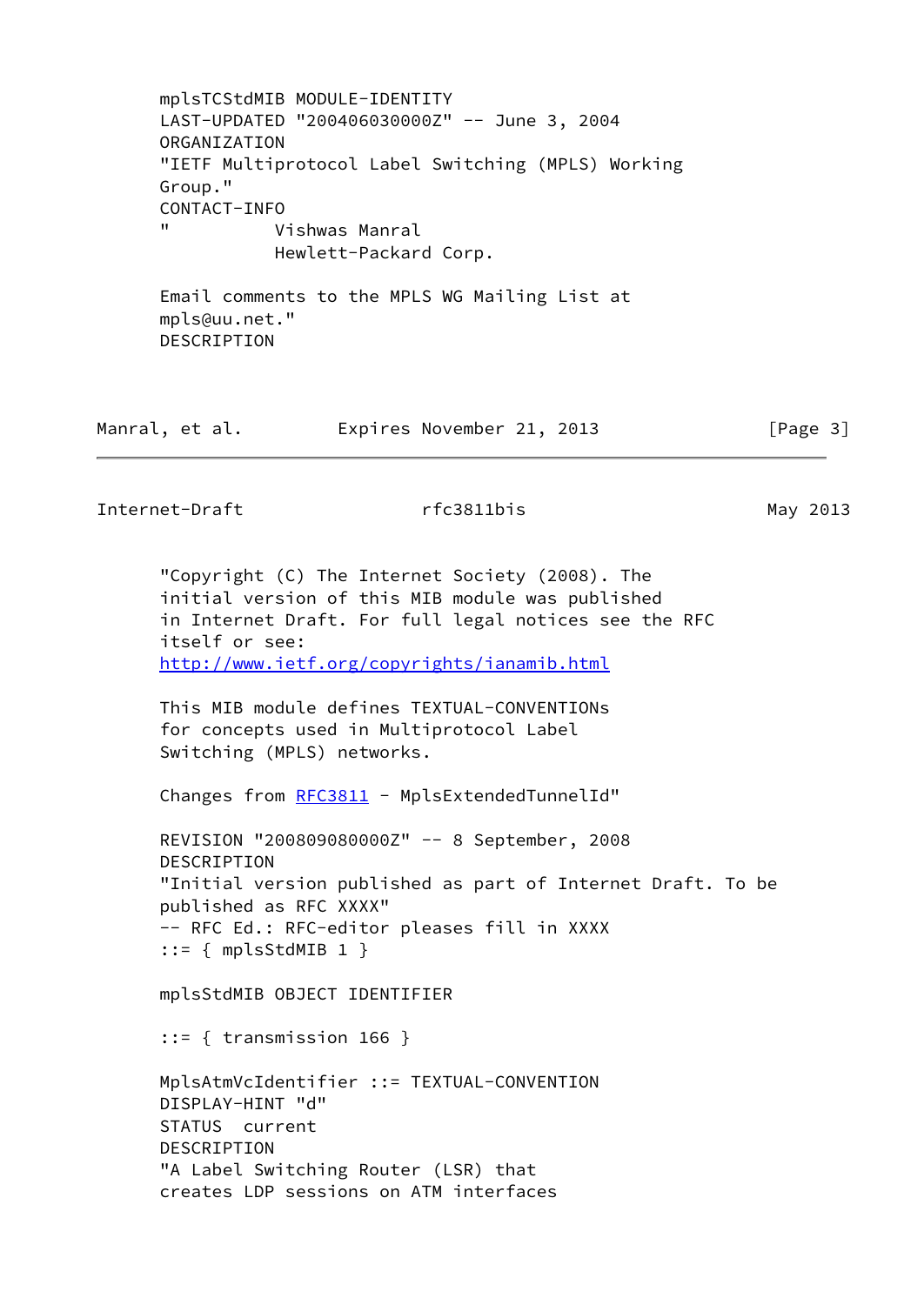uses the VCI or VPI/VCI field to hold the LDP Label.

 VCI values MUST NOT be in the 0-31 range. The values 0 to 31 are reserved for other uses by the ITU and ATM Forum. The value of 32 can only be used for the Control VC, although values greater than 32 could be configured for the Control VC.

If a value from 0 to 31 is used for a VCI, the management entity controlling the LDP subsystem should reject this with an inconsistentValue error. Also, if the value of 32 is used for a VC which is NOT the Control VC, this should result in an inconsistentValue error." REFERENCE "MPLS using LDP and ATM VC Switching, [RFC3035](https://datatracker.ietf.org/doc/pdf/rfc3035)."

| Manral, et al. |  | Expires November 21, 2013 | [Page 4] |
|----------------|--|---------------------------|----------|
|                |  |                           |          |

Internet-Draft rfc3811bis May 2013

SYNTAX Integer32 (32..65535)

 MplsBitRate ::= TEXTUAL-CONVENTION DISPLAY-HINT "d" STATUS current DESCRIPTION "If the value of this object is greater than zero, then this represents the bandwidth of this MPLS interface (or Label Switched Path) in units of '1,000 bits per second'.

 The value, when greater than zero, represents the bandwidth of this MPLS interface (rounded to the nearest 1,000) in units of 1,000 bits per second. If the bandwidth of the MPLS interface is between  $((n * 1000) - 500)$  and  $((n * 1000) + 499)$ , the value of this object is n, such that  $n > 0$ .

If the value of this object is  $0$  (zero), this means that the traffic over this MPLS interface is considered to be best effort."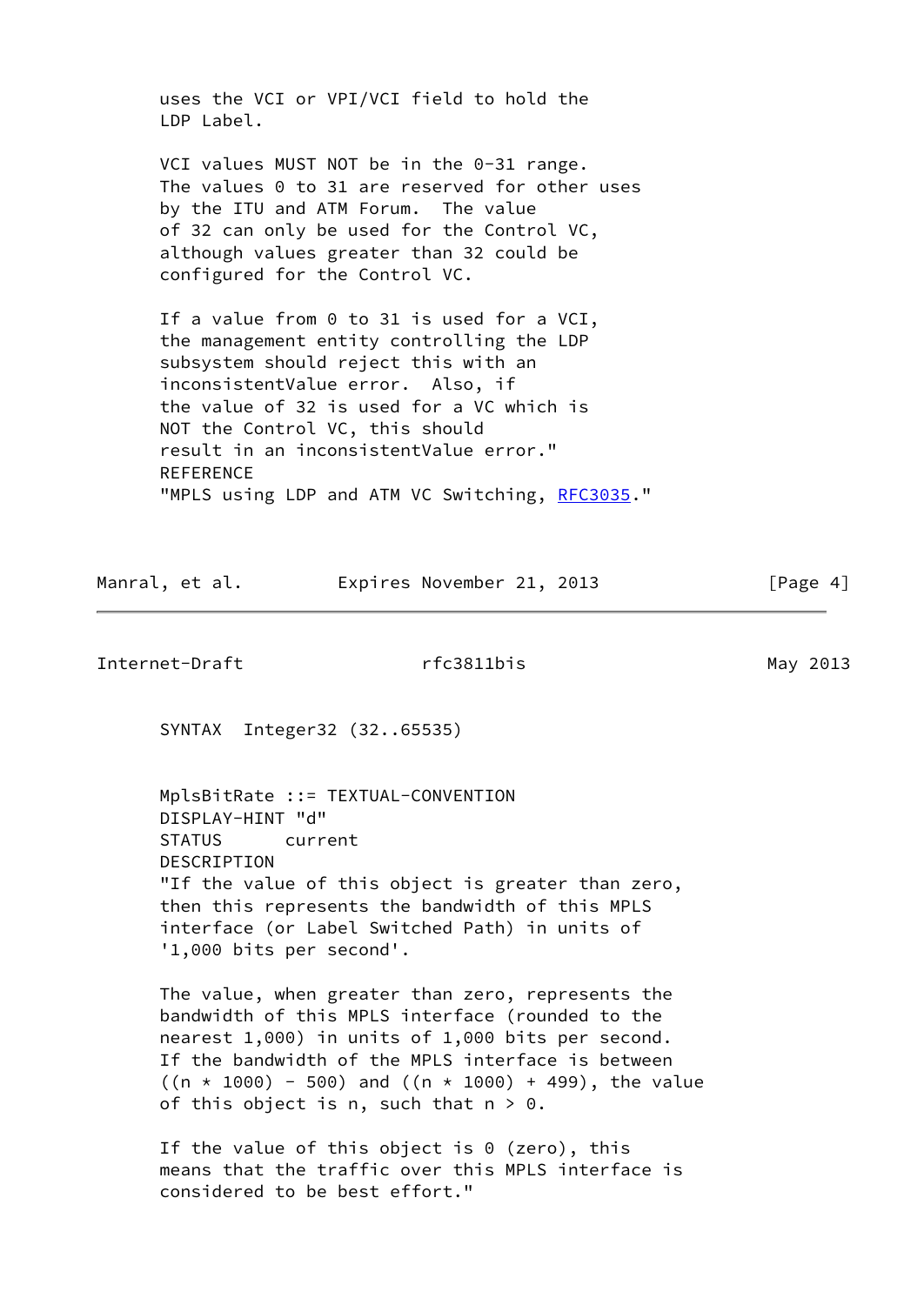SYNTAX Unsigned32 (0|1..4294967295) MplsBurstSize ::= TEXTUAL-CONVENTION DISPLAY-HINT "d" STATUS current DESCRIPTION "The number of octets of MPLS data that the stream may send back-to-back without concern for policing. The value of zero indicates that an implementation does not support Burst Size." SYNTAX Unsigned32 (0..4294967295) MplsExtendedTunnelId ::= TEXTUAL-CONVENTION STATUS obsolete DESCRIPTION "A unique identifier for an MPLS Tunnel. This may represent an IPv4 address of the ingress or egress LSR for the tunnel. This value is derived from the Extended Tunnel Id in RSVP or the Ingress Router ID for CR-LDP." REFERENCE "RSVP-TE: Extensions to RSVP for LSP Tunnels, [[RFC3209\]](https://datatracker.ietf.org/doc/pdf/rfc3209). Constraint-Based LSP Setup using LDP, [\[RFC3212](https://datatracker.ietf.org/doc/pdf/rfc3212)]." SYNTAX Unsigned32(0..4294967295)

| Manral, et al. | Expires November 21, 2013 | [Page 5] |
|----------------|---------------------------|----------|
|----------------|---------------------------|----------|

Internet-Draft rfc3811bis May 2013

 MplsLabel ::= TEXTUAL-CONVENTION STATUS current DESCRIPTION "This value represents an MPLS label as defined in [[RFC3031\]](https://datatracker.ietf.org/doc/pdf/rfc3031), [\[RFC3032](https://datatracker.ietf.org/doc/pdf/rfc3032)], [[RFC3034](https://datatracker.ietf.org/doc/pdf/rfc3034)], [\[RFC3035](https://datatracker.ietf.org/doc/pdf/rfc3035)] and [[RFC3471\]](https://datatracker.ietf.org/doc/pdf/rfc3471).

 The label contents are specific to the label being represented, such as:

 $*$  The label carried in an MPLS shim header (for LDP this is the Generic Label) is a 20-bit number represented by 4 octets. Bits 0-19 contain a label or a reserved label value. Bits 20-31 MUST be zero.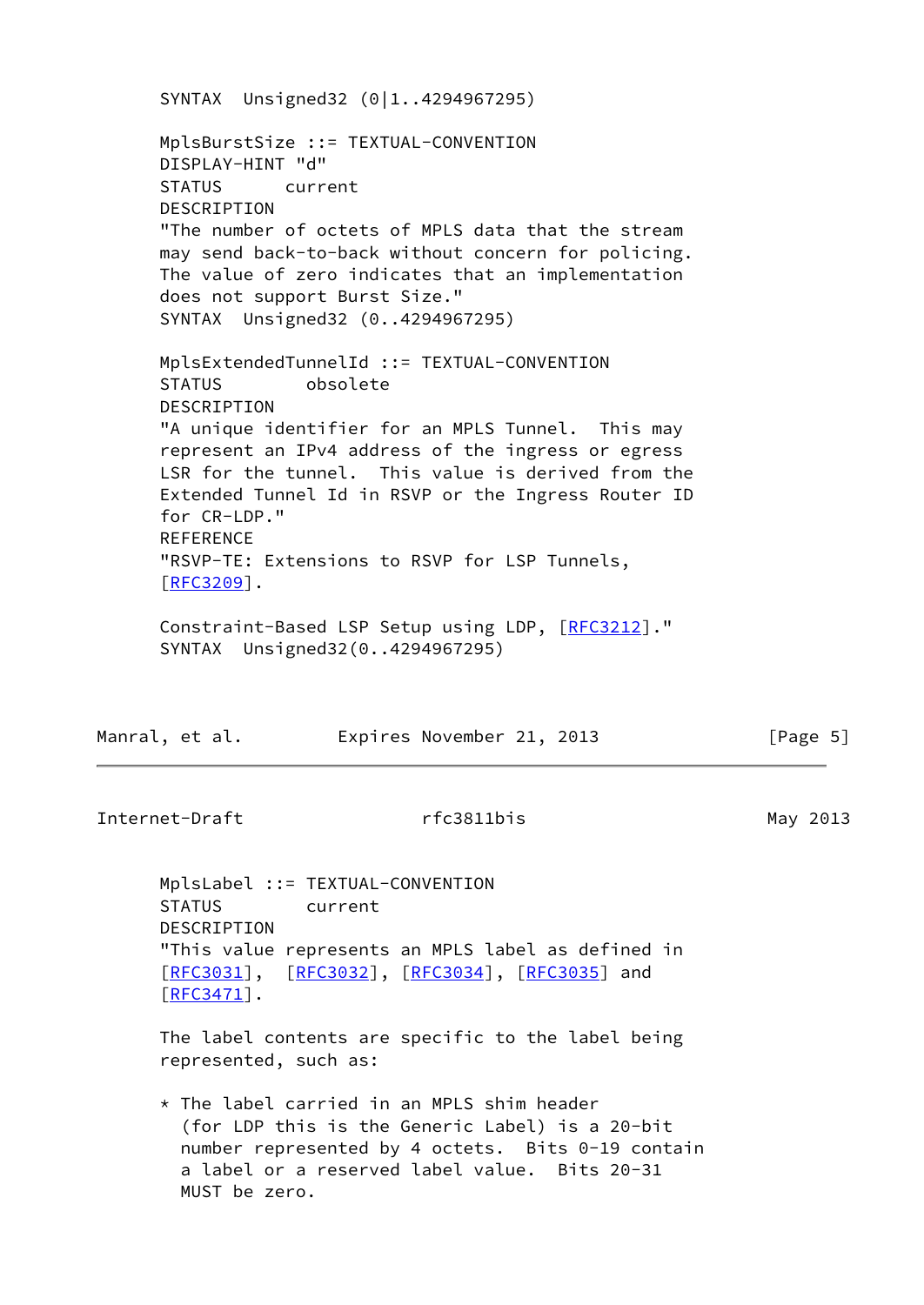The following is quoted directly from [\[RFC3032](https://datatracker.ietf.org/doc/pdf/rfc3032)]. There are several reserved label values:

- i. A value of 0 represents the 'IPv4 Explicit NULL Label'. This label value is only legal at the bottom of the label stack. It indicates that the label stack must be popped, and the forwarding of the packet must then be based on the IPv4 header.
- ii. A value of 1 represents the 'Router Alert Label'. This label value is legal anywhere in the label stack except at the bottom. When a received packet contains this label value at the top of the label stack, it is delivered to a local software module for processing. The actual forwarding of the packet is determined by the label beneath it in the stack. However, if the packet is forwarded further, the Router Alert Label should be pushed back onto the label stack before forwarding. The use of this label is analogous to the use of the 'Router Alert Option' in IP packets [\[RFC2113](https://datatracker.ietf.org/doc/pdf/rfc2113)]. Since this label cannot occur at the bottom of the stack, it is not associated with a particular network layer protocol.
- iii. A value of 2 represents the

| Manral, et al. |  | Expires November 21, 2013 |  |  |
|----------------|--|---------------------------|--|--|
|----------------|--|---------------------------|--|--|

 $[Page 6]$ 

Internet-Draft rfc3811bis May 2013

 'IPv6 Explicit NULL Label'. This label value is only legal at the bottom of the label stack. It indicates that the label stack must be popped, and the forwarding of the packet must then be based on the IPv6 header.

iv. A value of 3 represents the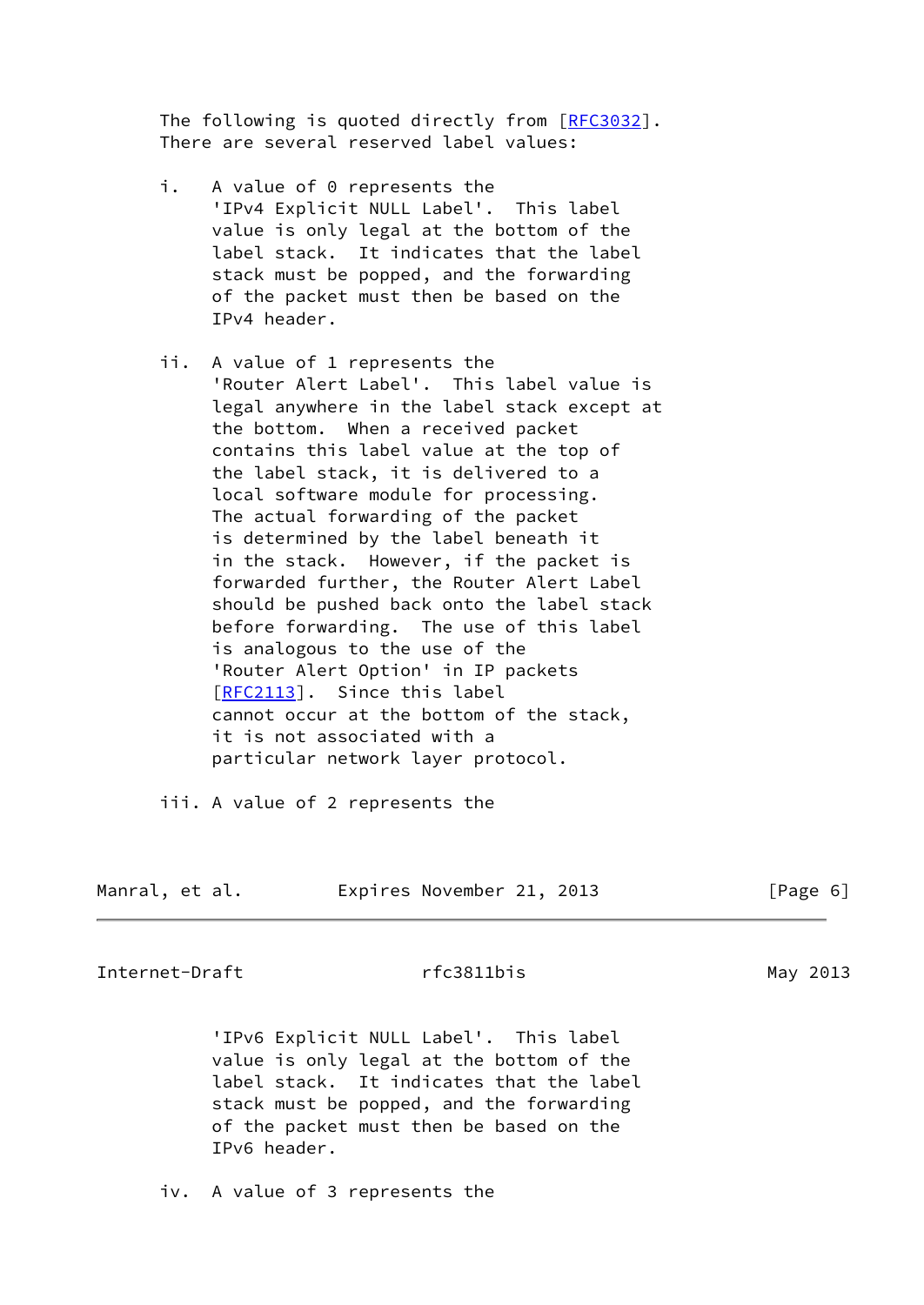'Implicit NULL Label'. This is a label that an LSR may assign and distribute, but which never actually appears in the encapsulation. When an LSR would otherwise replace the label at the top of the stack with a new label, but the new label is 'Implicit NULL', the LSR will pop the stack instead of doing the replacement. Although this value may never appear in the encapsulation, it needs to be specified in the Label Distribution Protocol, so a value is reserved.

- v. Values 4-15 are reserved.
- $*$  The frame relay label can be either 10-bits or 23-bits depending on the DLCI field size and the upper 22-bits or upper 9-bits must be zero, respectively.
- \* For an ATM label the lower 16-bits represents the VCI, the next 12-bits represents the VPI and the remaining bits MUST be zero.
- \* The Generalized-MPLS (GMPLS) label contains a value greater than 2^24-1 and used in GMPLS as defined in [[RFC3471\]](https://datatracker.ietf.org/doc/pdf/rfc3471)." REFERENCE "Multiprotocol Label Switching Architecture, [\[RFC3031](https://datatracker.ietf.org/doc/pdf/rfc3031)].

MPLS Label Stack Encoding, [[RFC3032](https://datatracker.ietf.org/doc/pdf/rfc3032)].

 Use of Label Switching on Frame Relay Networks, [[RFC3034\]](https://datatracker.ietf.org/doc/pdf/rfc3034).

MPLS using LDP and ATM VC Switching, [\[RFC3035](https://datatracker.ietf.org/doc/pdf/rfc3035)]. Generalized Multiprotocol Label Switching

| Manral, et al. | Expires November 21, 2013 |  |  | [Page 7] |  |
|----------------|---------------------------|--|--|----------|--|
|----------------|---------------------------|--|--|----------|--|

Internet-Draft **rfc3811bis** rfom May 2013

(GMPLS) Architecture, [\[RFC3471](https://datatracker.ietf.org/doc/pdf/rfc3471)]."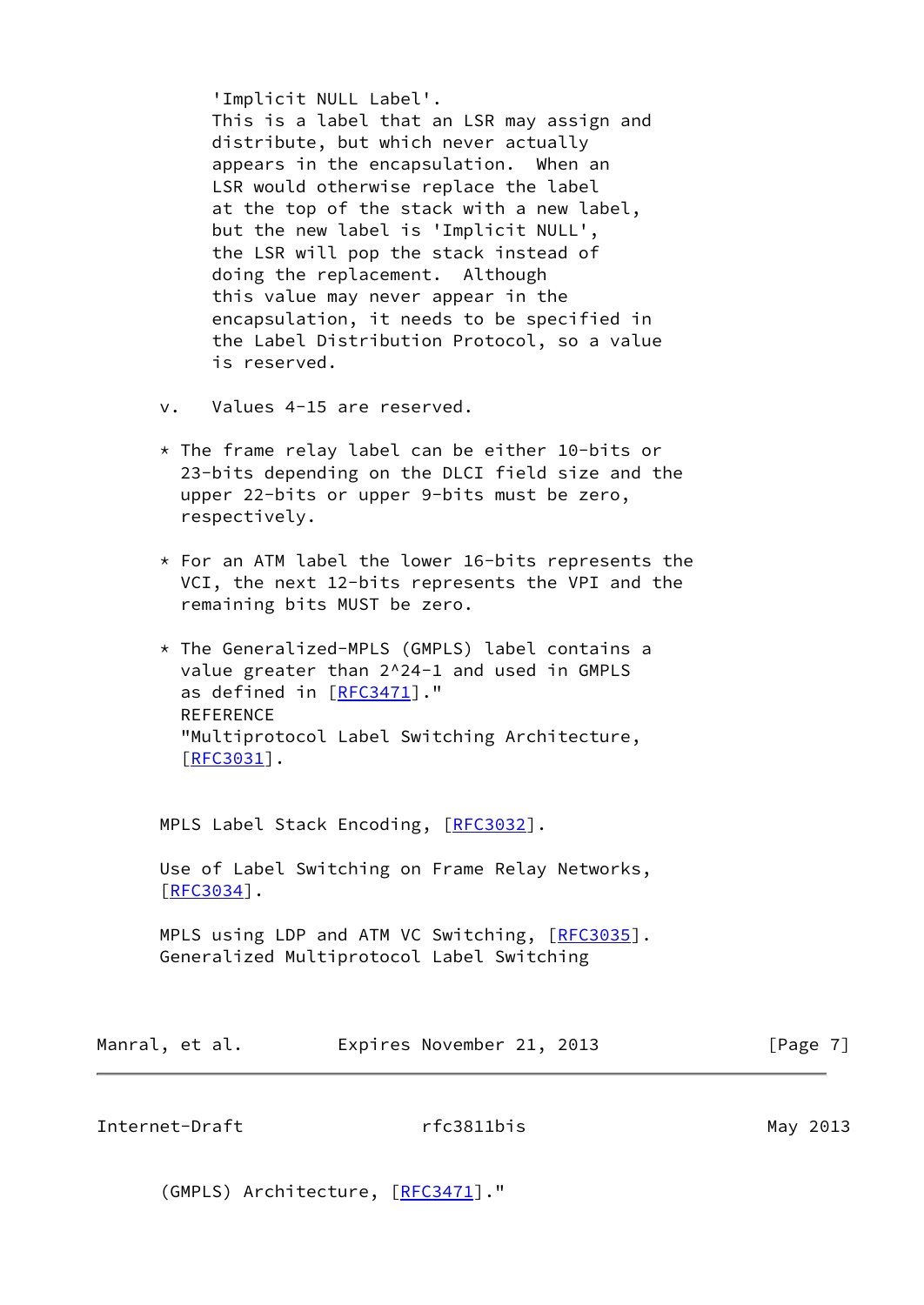```
 SYNTAX Unsigned32 (0..4294967295)
```
 MplsLabelDistributionMethod ::= TEXTUAL-CONVENTION STATUS current DESCRIPTION "The label distribution method which is also called the label advertisement mode [\[RFC3036](https://datatracker.ietf.org/doc/pdf/rfc3036)]. Each interface on an LSR is configured to operate in either Downstream Unsolicited or Downstream on Demand." **REFERENCE**  "Multiprotocol Label Switching Architecture, [[RFC3031\]](https://datatracker.ietf.org/doc/pdf/rfc3031). LDP Specification, [RFC3036, Section](https://datatracker.ietf.org/doc/pdf/rfc3036#section-2.6.3) 2.6.3." SYNTAX INTEGER { downstreamOnDemand(1), downstreamUnsolicited(2) } MplsLdpIdentifier ::= TEXTUAL-CONVENTION DISPLAY-HINT "1d.1d.1d.1d:2d" STATUS current DESCRIPTION "The LDP identifier is a six octet quantity which is used to identify a Label Switching Router (LSR) label space. The first four octets identify the LSR and must be a globally unique value, such as a 32-bit router ID assigned to the LSR, and the last two octets identify a specific label space within the LSR." SYNTAX OCTET STRING (SIZE (6)) MplsLsrIdentifier ::= TEXTUAL-CONVENTION STATUS current DESCRIPTION "The Label Switching Router (LSR) identifier is the first 4 bytes of the Label Distribution Protocol (LDP) identifier." SYNTAX OCTET STRING (SIZE (4)) MplsLdpLabelType ::= TEXTUAL-CONVENTION STATUS current **DESCRIPTION**  "The Layer 2 label types which are defined for MPLS LDP and/or CR-LDP are generic(1), atm(2), or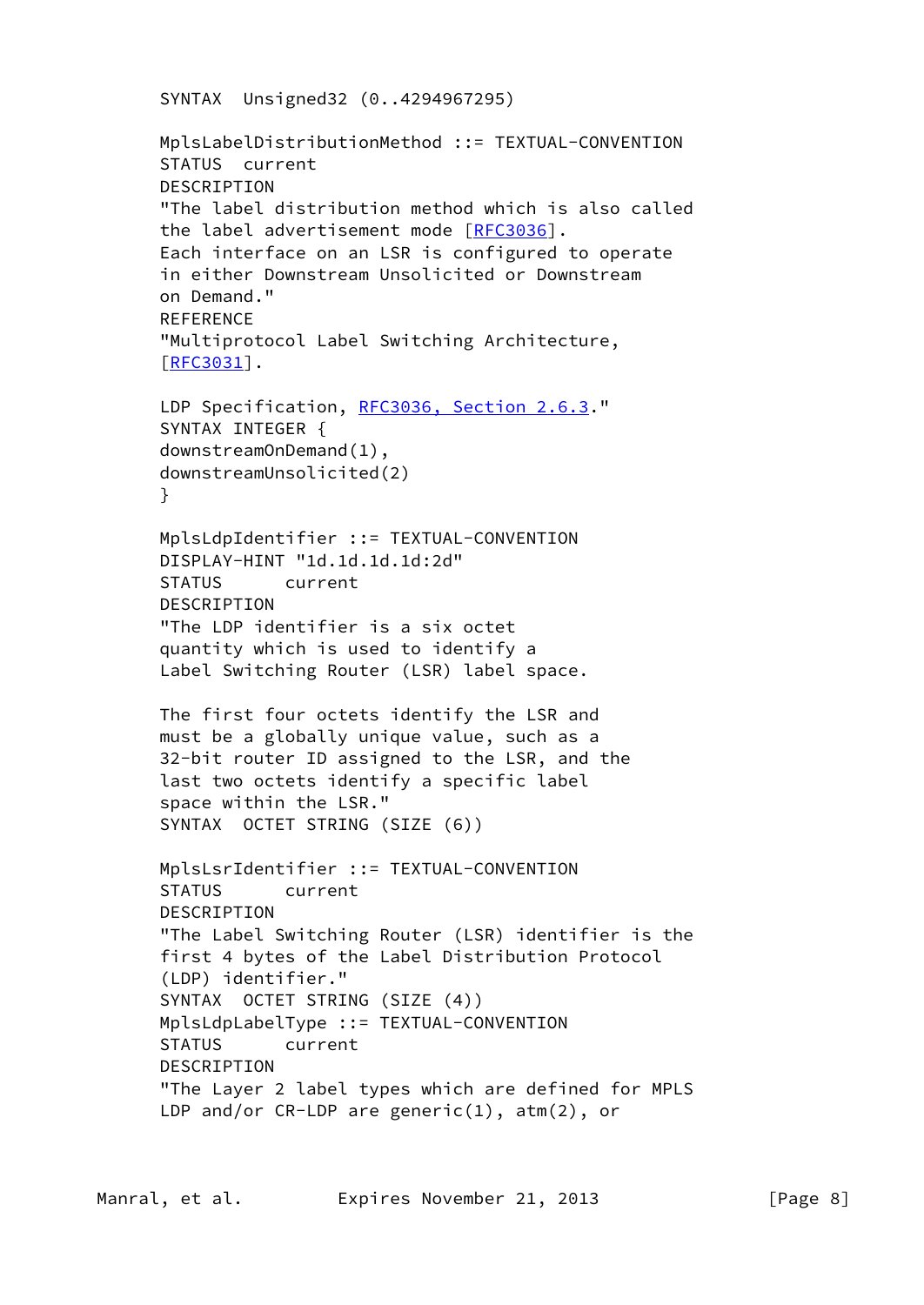```
Internet-Draft rfc3811bis rfc3811bis May 2013
```

```
 frameRelay(3)."
 SYNTAX INTEGER {
 generic(1),
 atm(2),
 frameRelay(3)
 }
 MplsLSPID ::= TEXTUAL-CONVENTION
 STATUS current
 DESCRIPTION
 "A unique identifier within an MPLS network that is
 assigned to each LSP. This is assigned at the head
 end of the LSP and can be used by all LSRs
 to identify this LSP. This value is piggybacked by
 the signaling protocol when this LSP is signaled
 within the network. This identifier can then be
 used at each LSR to identify which labels are
 being swapped to other labels for this LSP. This
 object can also be used to disambiguate LSPs that
 share the same RSVP sessions between the same
 source and destination.
 For LSPs established using CR-LDP, the LSPID is
 composed of the ingress LSR Router ID (or any of
 its own IPv4 addresses) and a locally unique
 CR-LSP ID to that LSR. The first two bytes carry
 the CR-LSPID, and the remaining 4 bytes carry
 the Router ID. The LSPID is useful in network
 management, in CR-LSP repair, and in using
 an already established CR-LSP as a hop in
 an ER-TLV.
 For LSPs signaled using RSVP-TE, the LSP ID is
 defined as a 16-bit (2 byte) identifier used
 in the SENDER_TEMPLATE and the FILTER_SPEC
 that can be changed to allow a sender to
 share resources with itself. The length of this
 object should only be 2 or 6 bytes. If the length
 of this octet string is 2 bytes, then it must
 identify an RSVP-TE LSPID, or it is 6 bytes,
 it must contain a CR-LDP LSPID."
 REFERENCE
 "RSVP-TE: Extensions to RSVP for LSP Tunnels,
 [RFC3209].
```
Constraint-Based LSP Setup using LDP,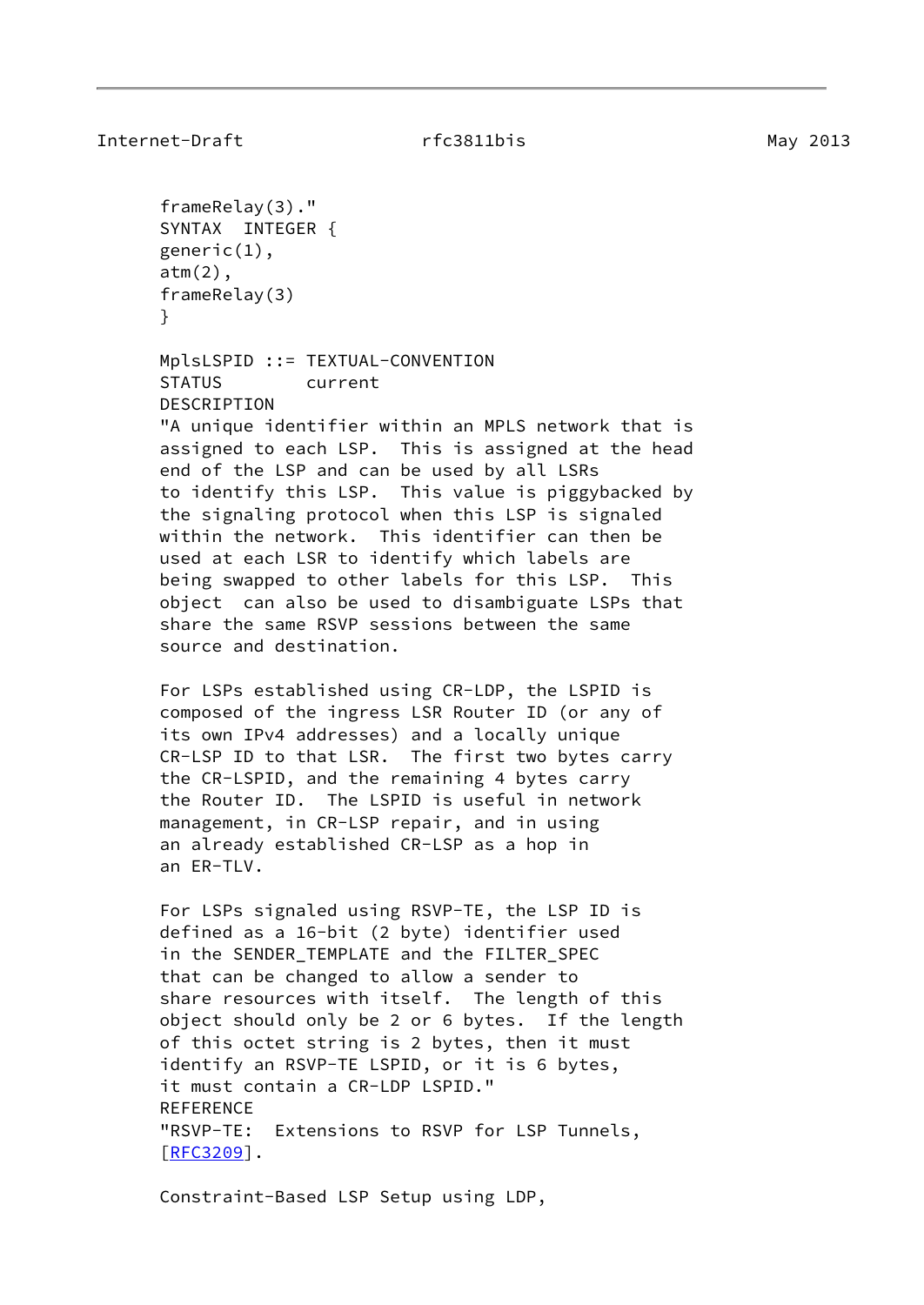[[RFC3212\]](https://datatracker.ietf.org/doc/pdf/rfc3212)." SYNTAX OCTET STRING (SIZE (2|6))

| Manral, et al. | Expires November 21, 2013 |  | [Page 9] |  |
|----------------|---------------------------|--|----------|--|
|                |                           |  |          |  |

Internet-Draft rfc3811bis May 2013

 MplsLspType ::= TEXTUAL-CONVENTION STATUS current DESCRIPTION "Types of Label Switch Paths (LSPs) on a Label Switching Router (LSR) or a Label Edge Router (LER) are:  $unknown(1)$  -- if the LSP is not known to be one of the following. terminatingLsp $(2)$  -- if the LSP terminates on the LSR/LER, then this is an egressing LSP which ends on the LSR/LER, originatingLsp $(3)$  -- if the LSP originates from this LSR/LER, then this is an ingressing LSP which is the head-end of the LSP, crossConnectingLsp(4) -- if the LSP ingresses and egresses on the LSR, then it is cross-connecting on that LSR." SYNTAX INTEGER { unknown(1), terminatingLsp(2), originatingLsp(3), crossConnectingLsp(4) } MplsOwner ::= TEXTUAL-CONVENTION STATUS current DESCRIPTION "This object indicates the local network management subsystem that originally created the object(s) in question. The values of

this enumeration are defined as follows: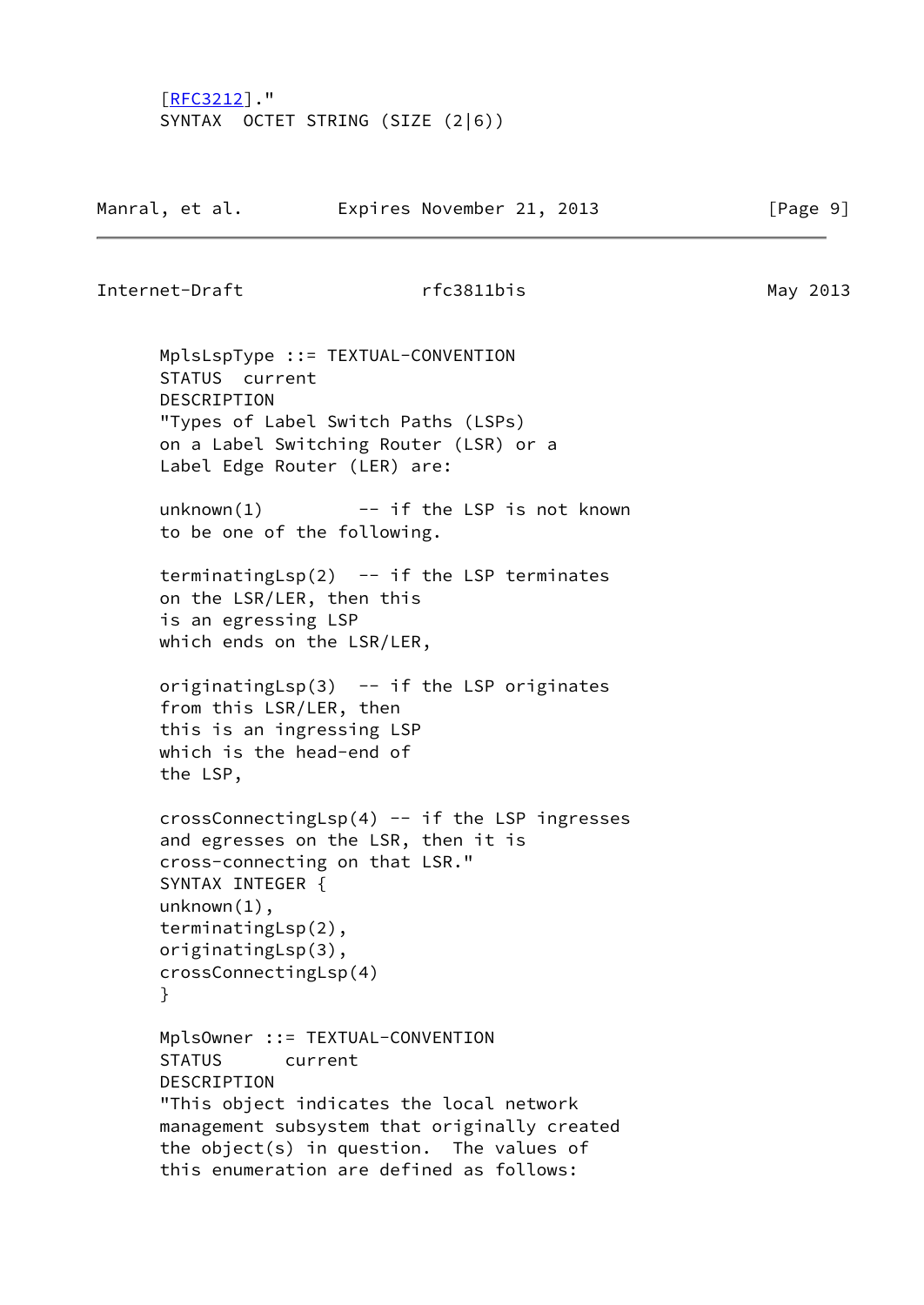$unknown(1)$  - the local network management subsystem cannot discern which component created the object.

other(2) - the local network management subsystem is able to discern which component created the object, but the component is not listed within the following choices, e.g., command line interface (cli).

| Manral, et al. | Expires November 21, 2013 | [Page 10] |
|----------------|---------------------------|-----------|
|----------------|---------------------------|-----------|

```
Internet-Draft rfc3811bis May 2013
```
snmp(3) - The Simple Network Management Protocol was used to configure this object initially.

 ldp(4) - The Label Distribution Protocol was used to configure this object initially.

```
 crldp(5) - The Constraint-Based Label Distribution
 Protocol was used to configure this object
 initially.
```
 rsvpTe(6) - The Resource Reservation Protocol was used to configure this object initially.

```
 policyAgent(7) - A policy agent (perhaps in
 combination with one of the above protocols) was
 used to configure this object initially.
```

```
 An object created by any of the above choices
 MAY be modified or destroyed by the same or a
 different choice."
 SYNTAX INTEGER {
 unknown(1),
 other(2),
snmp(3),
ldp(4),
 crldp(5),
 rsvpTe(6),
 policyAgent(7)
 }
```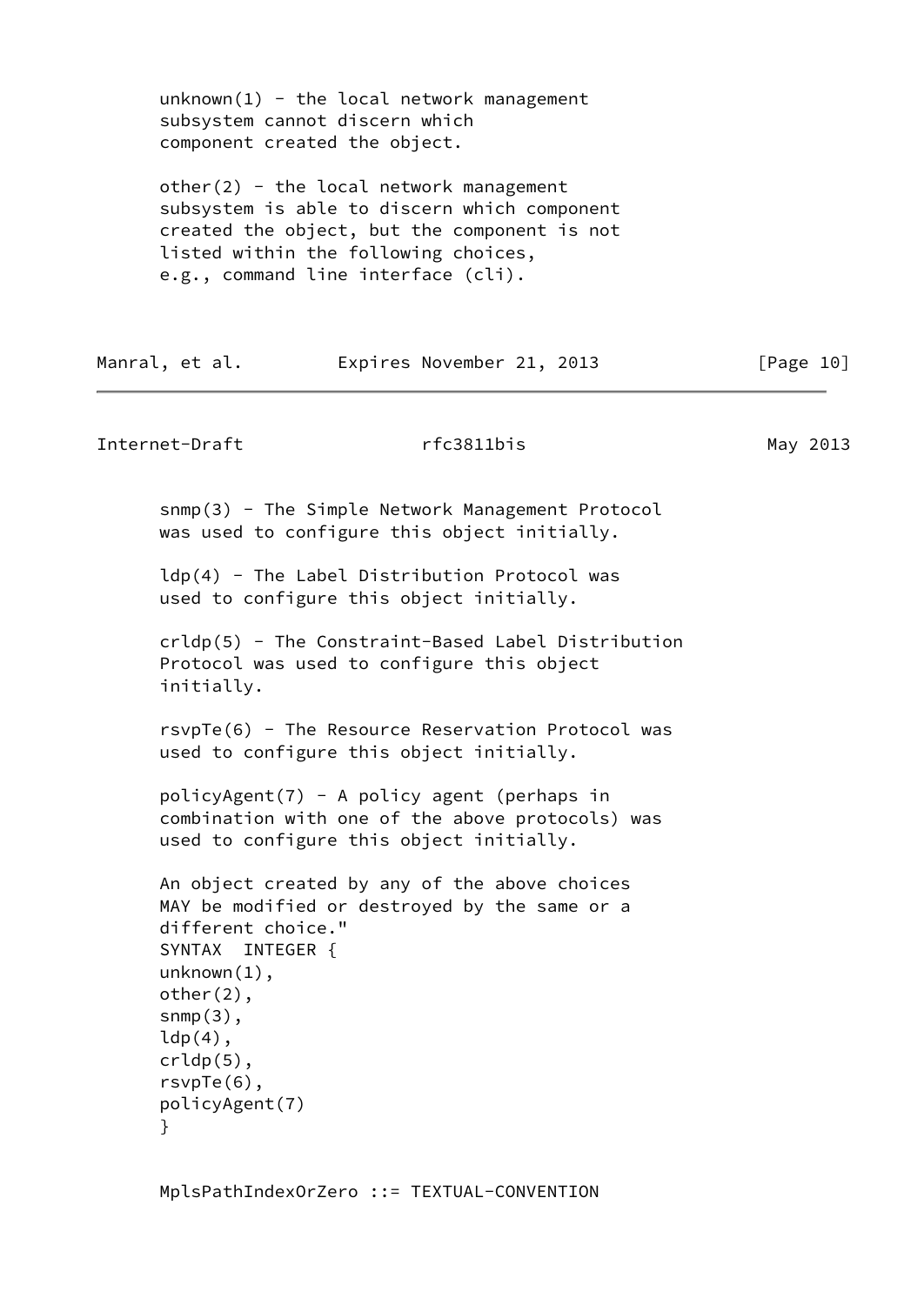STATUS current DESCRIPTION "A unique identifier used to identify a specific path used by a tunnel. A value of 0 (zero) means that no path is in use." SYNTAX Unsigned32(0..4294967295)

 MplsPathIndex ::= TEXTUAL-CONVENTION STATUS current **DESCRIPTION**  "A unique value to index (by Path number) an entry in a table." SYNTAX Unsigned32(1..4294967295)

 MplsRetentionMode ::= TEXTUAL-CONVENTION STATUS current

Manral, et al. **Expires November 21, 2013** [Page 11]

Internet-Draft rfc3811bis May 2013

 DESCRIPTION "The label retention mode which specifies whether an LSR maintains a label binding for a FEC learned from a neighbor that is not its next hop for the FEC.

 If the value is conservative(1) then advertised label mappings are retained only if they will be used to forward packets, i.e., if label came from a valid next hop.

 If the value is liberal(2) then all advertised label mappings are retained whether they are from a valid next hop or not." **REFERENCE**  "Multiprotocol Label Switching Architecture, [[RFC3031\]](https://datatracker.ietf.org/doc/pdf/rfc3031).

```
 [RFC3036], Section 2.6.2."
 SYNTAX INTEGER {
 conservative(1),
 liberal(2)
 }
```
MplsTunnelAffinity ::= TEXTUAL-CONVENTION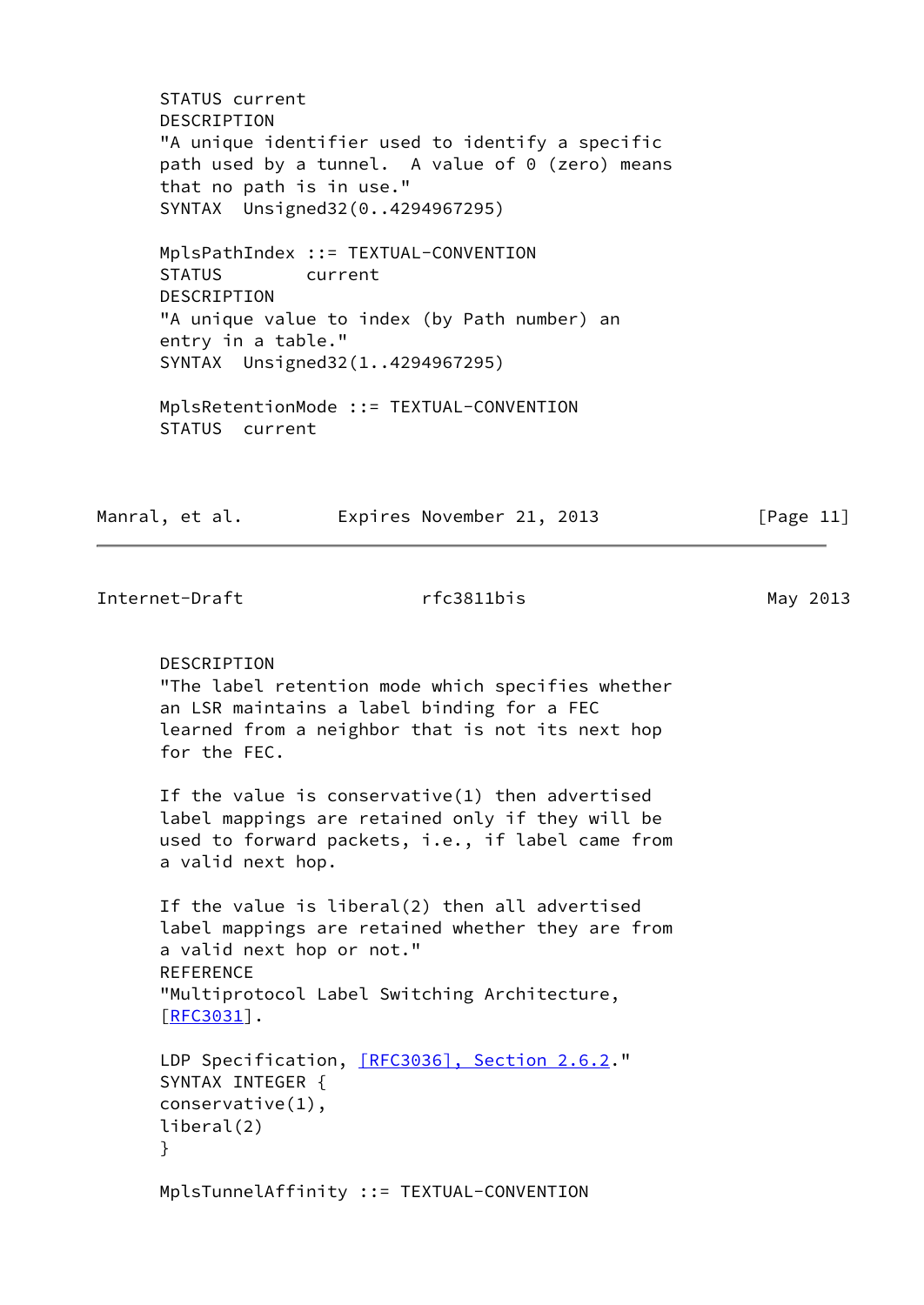STATUS current DESCRIPTION "Describes the configured 32-bit Include-any, include-all, or exclude-all constraint for constraint-based link selection." REFERENCE "RSVP-TE: Extensions to RSVP for LSP Tunnels, [\[RFC3209\], Section](https://datatracker.ietf.org/doc/pdf/rfc3209#section-4.7.4) 4.7.4." SYNTAX Unsigned32(0..4294967295) MplsTunnelIndex ::= TEXTUAL-CONVENTION STATUS current DESCRIPTION "A unique index into mplsTunnelTable. For tunnels signaled using RSVP, this value should correspond to the RSVP Tunnel ID used for the RSVP-TE session." SYNTAX Unsigned32 (0..65535) MplsTunnelInstanceIndex ::= TEXTUAL-CONVENTION STATUS current DESCRIPTION "The tunnel entry with instance index 0 Manral, et al. **Expires November 21, 2013** [Page 12] Internet-Draft rfc3811bis May 2013 should refer to the configured tunnel interface (if one exists). Values greater than 0, but less than or equal to 65535, should be used to indicate signaled (or backup) tunnel LSP instances. For tunnel LSPs signaled using RSVP, this value should correspond to the RSVP LSP ID used for the RSVP-TE LSP. Values greater than 65535 apply to FRR detour instances." SYNTAX Unsigned32(0|1..65535|65536..4294967295)

 TeHopAddressType ::= TEXTUAL-CONVENTION STATUS current DESCRIPTION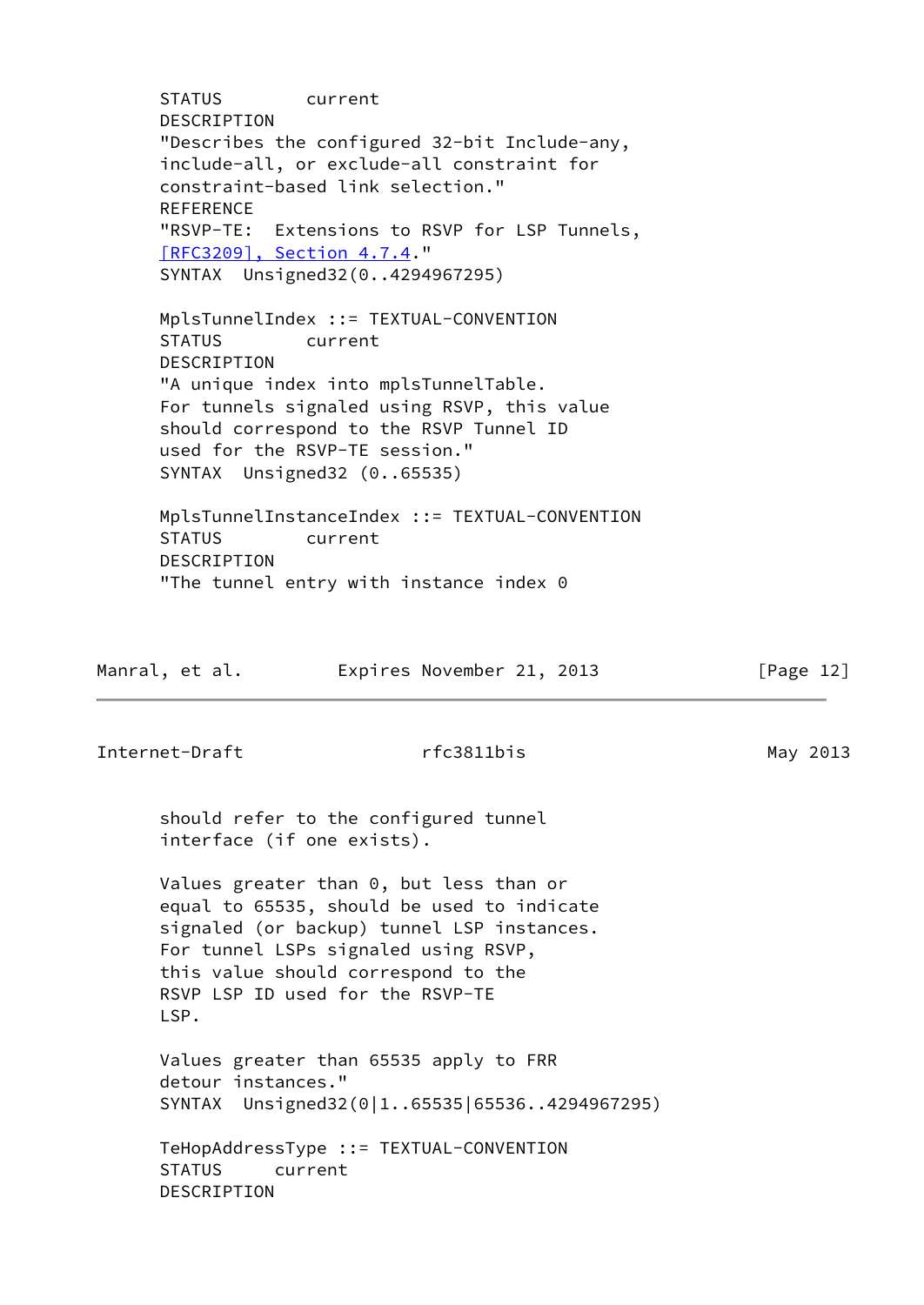|                                                                | "A value that represents a type of address for a<br>Traffic Engineered (TE) Tunnel hop.                                                                                                                                                             |           |
|----------------------------------------------------------------|-----------------------------------------------------------------------------------------------------------------------------------------------------------------------------------------------------------------------------------------------------|-----------|
| below.                                                         | unknown(0) An unknown address type. This value<br>MUST be used if the value of the<br>corresponding TeHopAddress object is a<br>zero-length string. It may also be<br>used to indicate a TeHopAddress which<br>is not in one of the formats defined |           |
| $[REC3291]$ .                                                  | $ipv4(1)$ An IPv4 network address as defined by<br>the InetAddressIPv4 TEXTUAL-CONVENTION                                                                                                                                                           |           |
| $[REC3291]$ .                                                  | $ipv6(2)$ A global IPv6 address as defined by<br>the InetAddressIPv6 TEXTUAL-CONVENTION                                                                                                                                                             |           |
| defined by the TeHopAddressAS<br>TEXTUAL-CONVENTION.           | asnumber(3) An Autonomous System (AS) number as                                                                                                                                                                                                     |           |
| TEXTUAL-CONVENTION.                                            | $unnum(4)$ An unnumbered interface index as<br>defined by the TeHopAddressUnnum                                                                                                                                                                     |           |
| $(RFC3212)$ as defined by the<br>MplsLSPID TEXTUAL-CONVENTION. | lspid(5) An LSP ID for TE Tunnels                                                                                                                                                                                                                   |           |
| Manral, et al.                                                 | Expires November 21, 2013                                                                                                                                                                                                                           | [Page 13] |

Internet-Draft rfc3811bis May 2013

 Each definition of a concrete TeHopAddressType value must be accompanied by a definition of a TEXTUAL-CONVENTION for use with that TeHopAddress.

 To support future extensions, the TeHopAddressType TEXTUAL-CONVENTION SHOULD NOT be sub-typed in object type definitions. It MAY be sub-typed in compliance statements in order to require only a subset of these address types for a compliant implementation.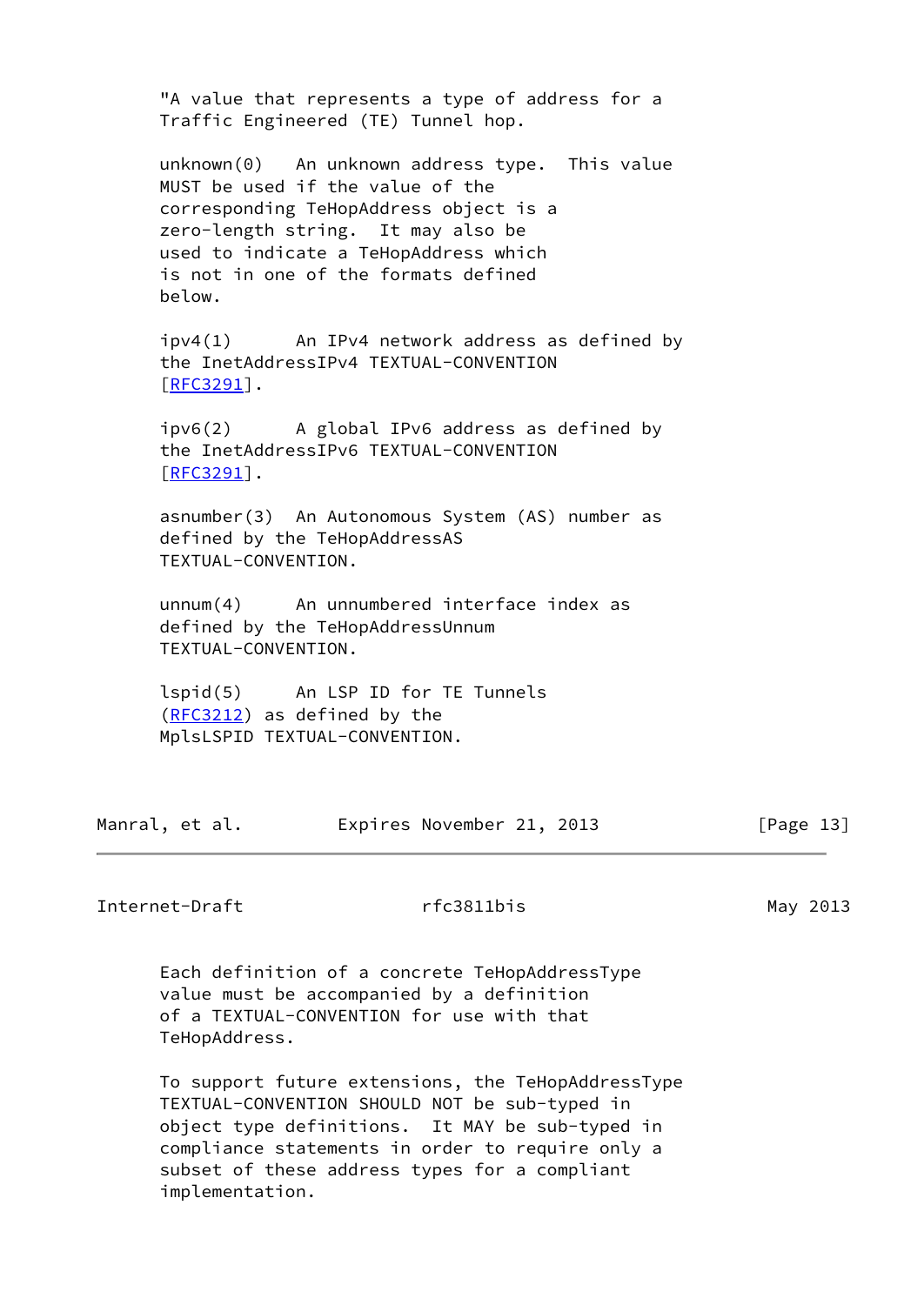```
 Implementations must ensure that TeHopAddressType
       objects and any dependent objects
       (e.g., TeHopAddress objects) are consistent.
       An inconsistentValue error must be generated
       if an attempt to change a TeHopAddressType
       object would, for example, lead to an
       undefined TeHopAddress value that is
       not defined herein. In particular,
       TeHopAddressType/TeHopAddress pairs
       must be changed together if the address
       type changes (e.g., from ipv6(2) to ipv4(1))."
       REFERENCE
       "TEXTUAL-CONVENTIONs for Internet Network
      RFC3291].
       Constraint-Based LSP Setup using LDP,
       [RFC3212]"
      SYNTAX INTEGER {
      unknown(0),
      ipv4(1),
       ipv6(2),
       asnumber(3),
      unnum(4),
       lspid(5)
       }
      TeHopAddress ::= TEXTUAL-CONVENTION
       STATUS current
       DESCRIPTION
       "Denotes a generic Tunnel hop address,
       that is, the address of a node which
       an LSP traverses, including the source
       and destination nodes. An address may be
Manral, et al. Expires November 21, 2013 [Page 14]
```
Internet-Draft **rfc3811bis** rfc3811bis May 2013

 very concrete, for example, an IPv4 host address (i.e., with prefix length 32); if this IPv4 address is an interface address, then that particular interface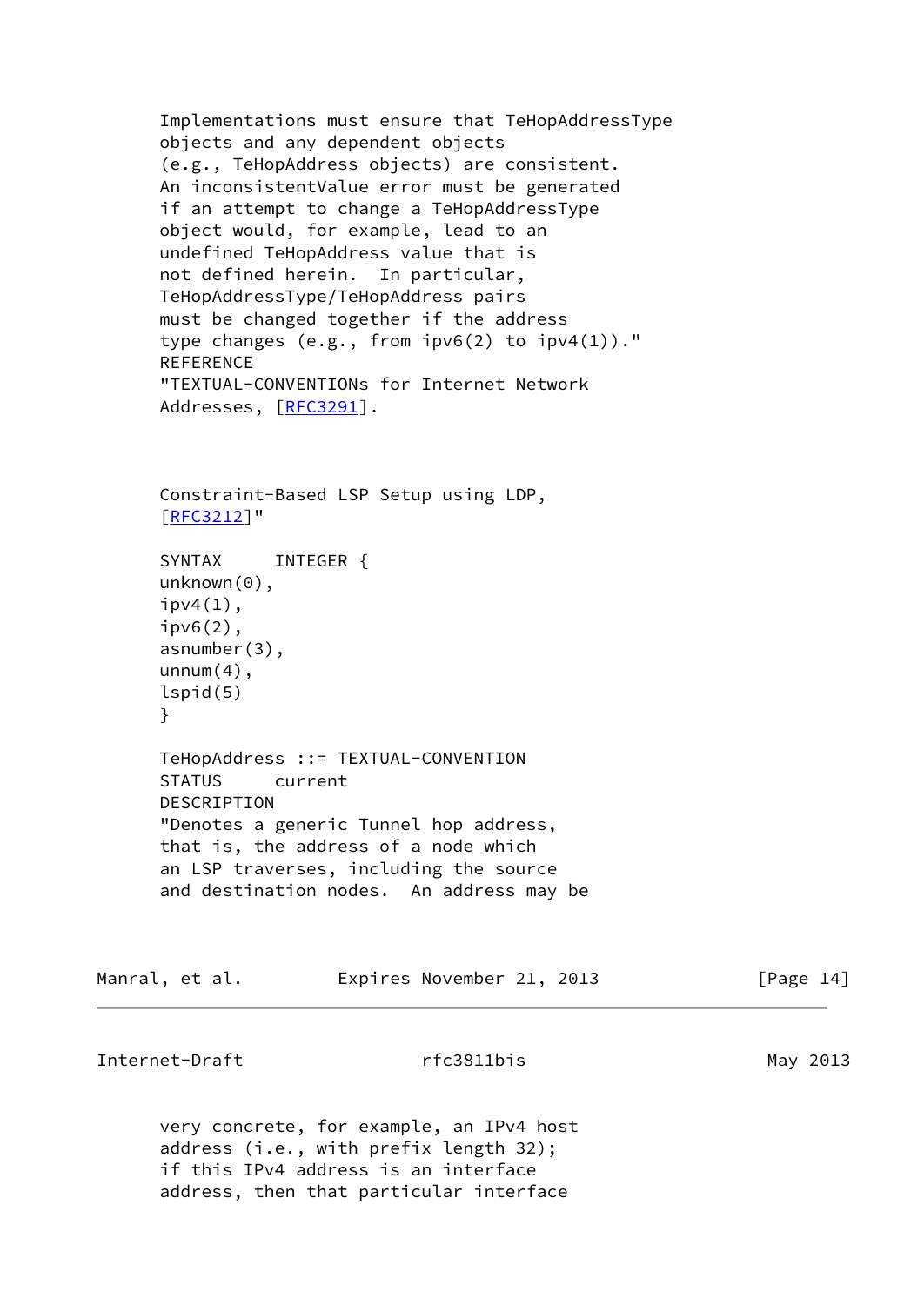must be traversed. An address may also specify an 'abstract node', for example, an IPv4 address with prefix length less than 32, in which case, the LSP can traverse any node whose address falls in that range. An address may also specify an Autonomous System (AS), in which case the LSP can traverse any node that falls within that AS.

 A TeHopAddress value is always interpreted within the context of an TeHopAddressType value. Every usage of the TeHopAddress TEXTUAL-CONVENTION is required to specify the TeHopAddressType object which provides the context. It is suggested that the TeHopAddressType object is logically registered before the object(s) which use the TeHopAddress TEXTUAL-CONVENTION if they appear in the same logical row.

 The value of a TeHopAddress object must always be consistent with the value of the associated TeHopAddressType object. Attempts to set a TeHopAddress object to a value which is inconsistent with the associated TeHopAddressType must fail with an inconsistentValue error." SYNTAX OCTET STRING (SIZE  $(0..32)$ )

 TeHopAddressAS ::= TEXTUAL-CONVENTION STATUS current DESCRIPTION "Represents a two or four octet AS number. The AS number is represented in network byte order (MSB first). A two-octet AS number has the two MSB octets set to zero." **REFERENCE**  "Textual Conventions for Internet Network Addresses, [[RFC3291](https://datatracker.ietf.org/doc/pdf/rfc3291)]. The InetAutonomousSystemsNumber TEXTUAL-CONVENTION has a SYNTAX of Unsigned32, whereas this TC has a SYNTAX of OCTET STRING (SIZE (4)). Both TCs represent an autonomous system number but use different syntaxes to do so." SYNTAX OCTET STRING (SIZE (4))

Manral, et al. **Expires November 21, 2013** [Page 15]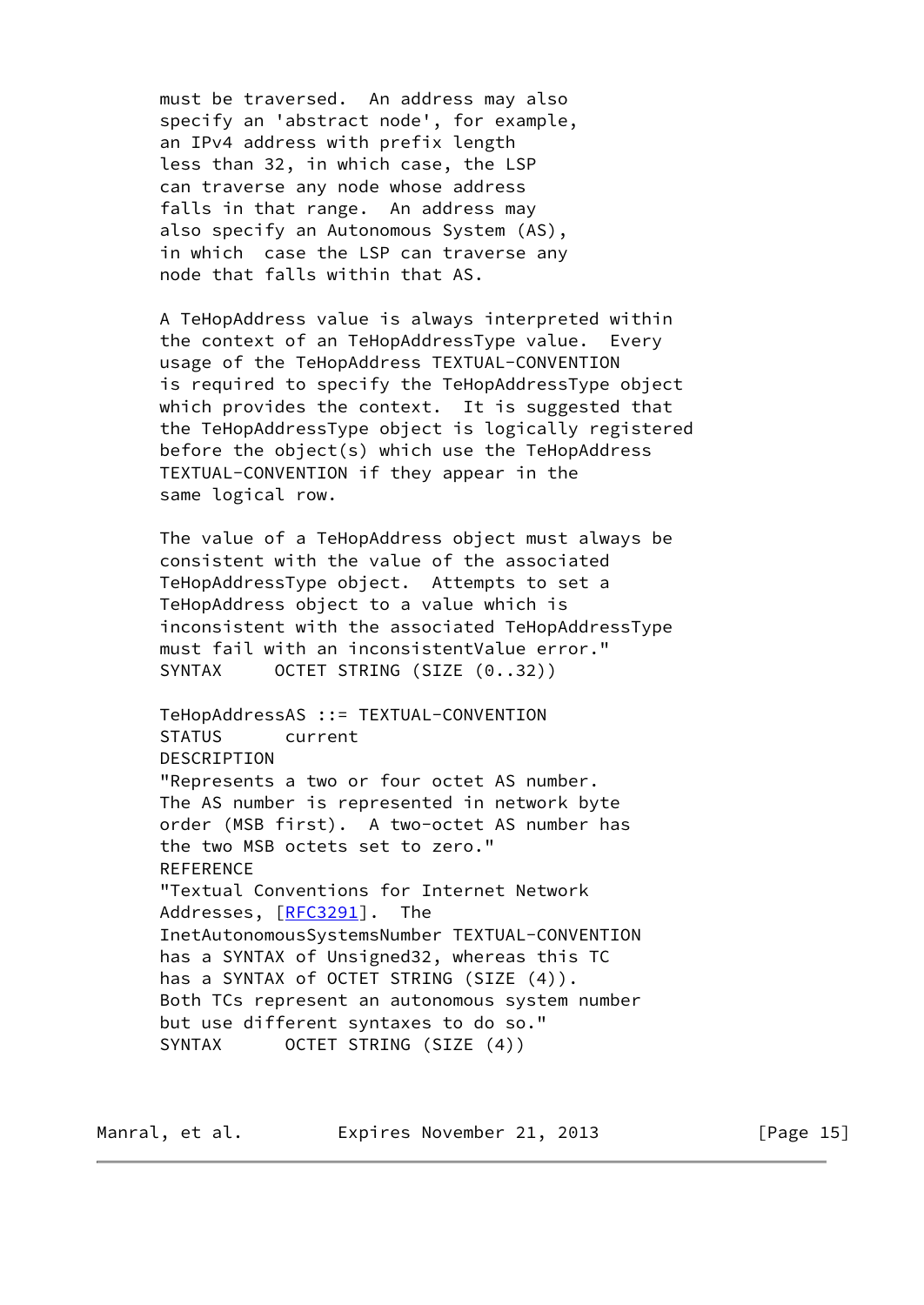<span id="page-17-1"></span> TeHopAddressUnnum ::= TEXTUAL-CONVENTION STATUS current DESCRIPTION "Represents an unnumbered interface: octets contents encoding 1-4 unnumbered interface network-byte order The corresponding TeHopAddressType value is  $unnum(5)$ ." SYNTAX OCTET STRING(SIZE(4)) MplsNewExtendedTunnelId ::= TEXTUAL-CONVENTION STATUS current DESCRIPTION "A unique identifier for an MPLS Tunnel. This may represent an IPv4 address of the ingress or egress LSR for the tunnel for an IPv4 network. For IPv6 this represents an IPv4 address of the ingress or egress LSR for the tunnel for an IPv6 network. This value is derived from the Extended Tunnel Id in RSVP or the Ingress Router ID for CR-LDP." REFERENCE "RSVP-TE: Extensions to RSVP for LSP Tunnels, [[RFC3209\]](https://datatracker.ietf.org/doc/pdf/rfc3209). Constraint-Based LSP Setup using LDP, [\[RFC3212](https://datatracker.ietf.org/doc/pdf/rfc3212)]." SYNTAX OCTET STRING(SIZE(16))

END

# <span id="page-17-0"></span>[4](#page-17-0). Changes from [RFC3811](https://datatracker.ietf.org/doc/pdf/rfc3811)

 Following is the list of technical changes and other fixes from [RFC3811](https://datatracker.ietf.org/doc/pdf/rfc3811).

 Main purpose of this work is to address the need to support IPv6 extended TunnelID's by defining a new TC-MplsNewExtendedTunnelID, resulting in the following changes:

Old MplsExtendedTunnelId status is changed to obsolete.

A new defined MplsNewExtendedTunnelId is added as below.

 MplsNewExtendedTunnelId ::= TEXTUAL-CONVENTION STATUS current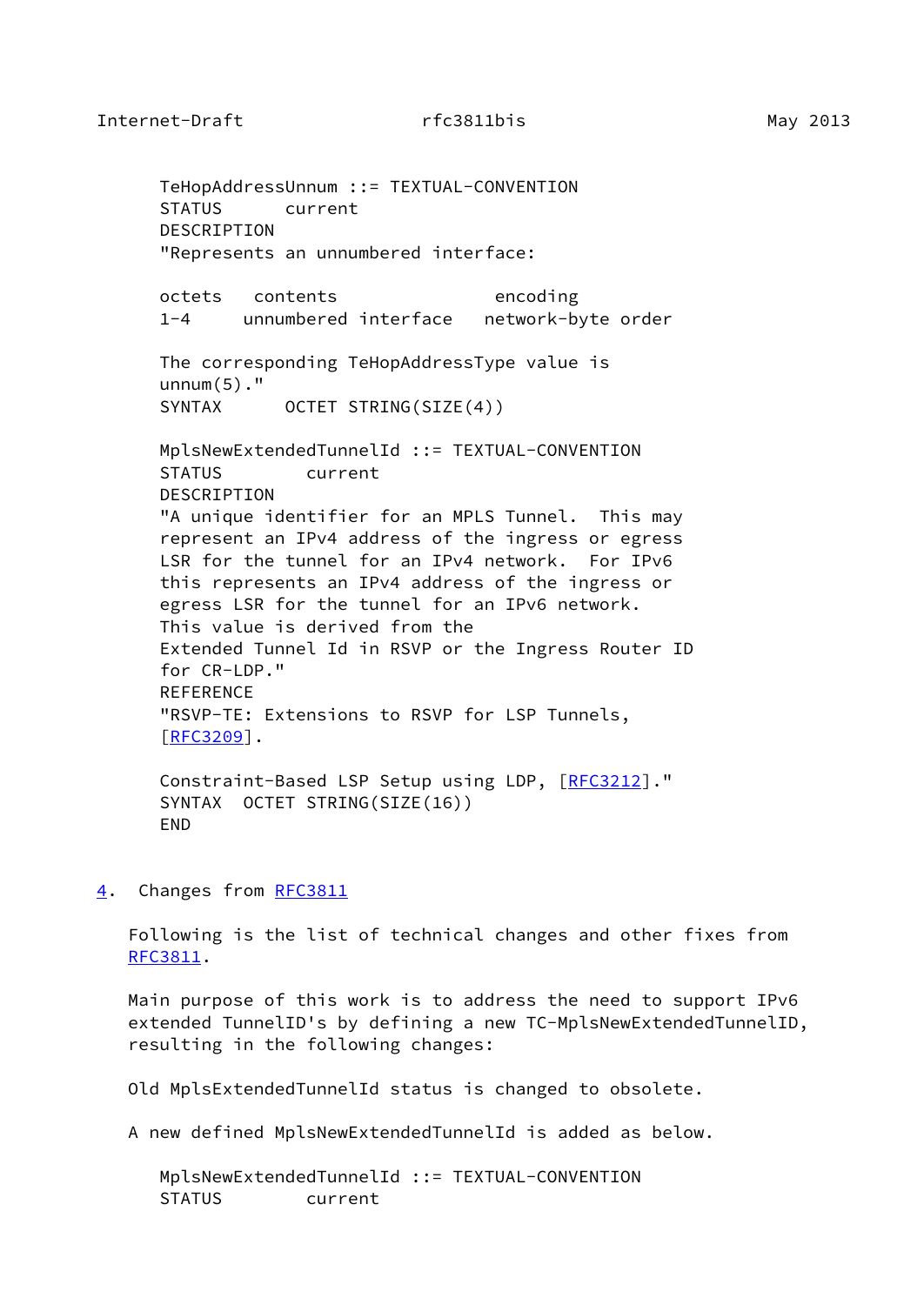<span id="page-18-1"></span>Internet-Draft rfc3811bis May 2013

 "A unique identifier for an MPLS Tunnel. This may represent an IPv4 address of the ingress or egress LSR for the tunnel for an IPv4 network. For IPv6 this represents an IPv4 address of the ingress or egress LSR for the tunnel for an IPv6 network. This value is derived from the Extended Tunnel Id in RSVP or the Ingress Router ID for CR-LDP." **REFERENCE**  "RSVP-TE: Extensions to RSVP for LSP Tunnels, [[RFC3209\]](https://datatracker.ietf.org/doc/pdf/rfc3209).

 Constraint-Based LSP Setup using LDP, [\[RFC3212](https://datatracker.ietf.org/doc/pdf/rfc3212)]." SYNTAX OCTET STRING(SIZE(16))

<span id="page-18-0"></span>[5](#page-18-0). Effect of the new TC

 The new TC definition for the MPLS Tunnel will have an effect on the MPLS-TE-MIB and MPLS-TC-STD-MIB. Also the following RFCs which use the MIB may have to be updated to accommodate the changed definition: [\[RFC3209](https://datatracker.ietf.org/doc/pdf/rfc3209)], [[RFC3812\]](https://datatracker.ietf.org/doc/pdf/rfc3812), [[RFC3813](https://datatracker.ietf.org/doc/pdf/rfc3813)], [\[RFC3212](https://datatracker.ietf.org/doc/pdf/rfc3212)], [\[RFC4368](https://datatracker.ietf.org/doc/pdf/rfc4368)], [\[RFC3814](https://datatracker.ietf.org/doc/pdf/rfc3814)], [\[RFC3815](https://datatracker.ietf.org/doc/pdf/rfc3815)], and [\[RFC6639](https://datatracker.ietf.org/doc/pdf/rfc6639)].

# <span id="page-18-2"></span>[6](#page-18-2). Contributors

 This MIB fixes a small issue with the earlier version of this MIB as defined in [RFC3811](https://datatracker.ietf.org/doc/pdf/rfc3811)</u>. The earlier document was created by combining TEXTUAL-CONVENTIONS from current MPLS MIBs and a TE-WG MIB. Co authors on each of these MIBs contributed to the TEXTUAL-CONVENTIONS contained in this MIB and also contributed greatly to the revisions of this document. These co-authors are:

 Rajiv Papneja Huawei Technologies 2330 Central Expressway Santa Clara, CA 95050 USA Email: rajiv.papneja@huawei.com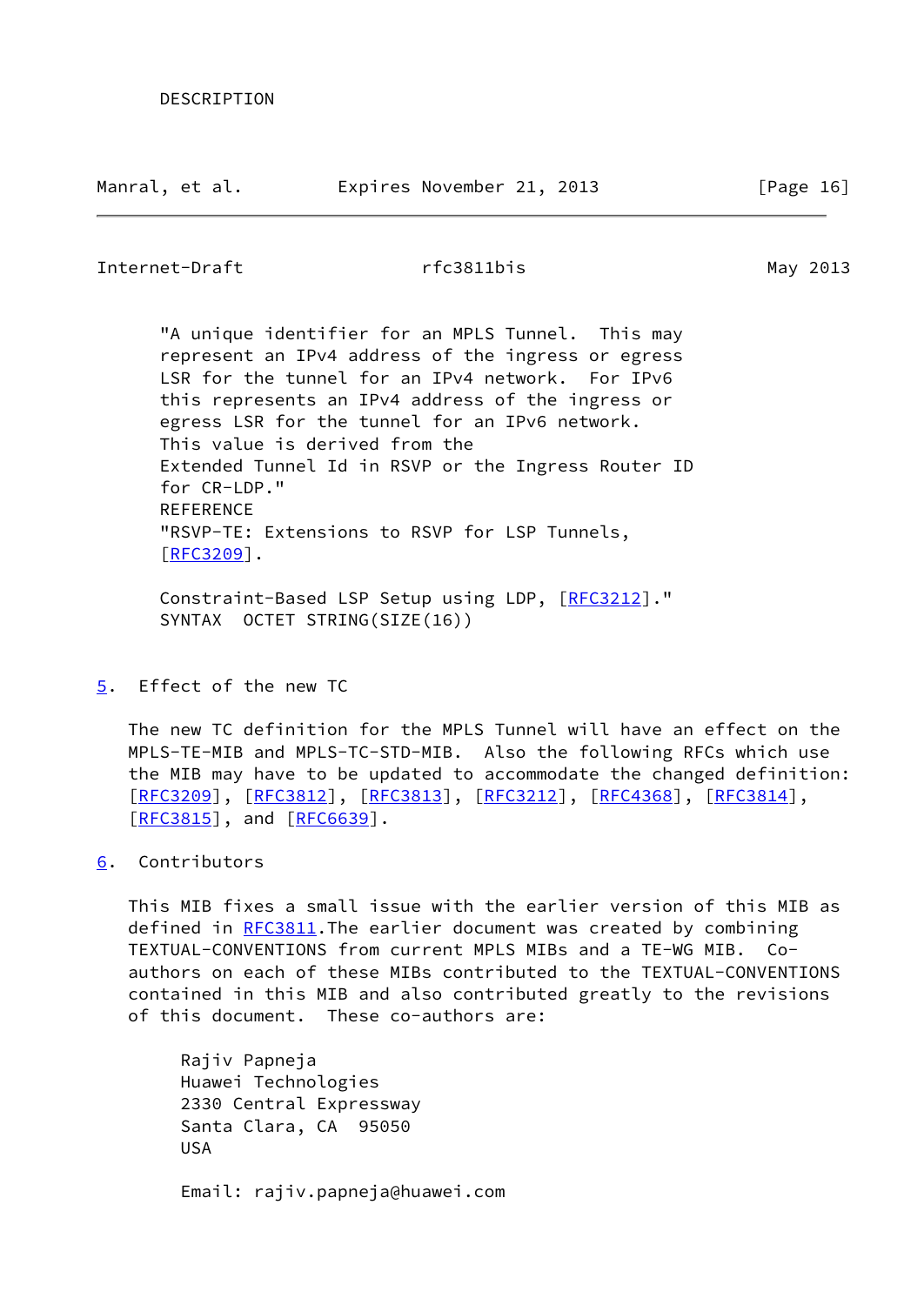Cheenu Srinivasan Bloomberg L.P. 499 Park Ave. New York, NY 10022

Phone: +1-212-893-3682

| Manral, et al. | Expires November 21, 2013 |  | [Page $17$ ] |  |
|----------------|---------------------------|--|--------------|--|
|                |                           |  |              |  |

Internet-Draft rfc3811bis May 2013 EMail: cheenu@bloomberg.net Arun Viswanathan Force10 Networks, Inc. 1440 McCarthy Blvd Milpitas, CA 95035

> Phone: +1-408-571-3516 EMail: arunv@force10networks.com

 Hans Sjostrand ipUnplugged P.O. Box 101 60 S-121 28 Stockholm, Sweden

 Phone: +46-8-725-5900 EMail: hans@ipunplugged.com

 Kireeti Kompella Juniper Networks 1194 Mathilda Ave Sunnyvale, CA 94089

 Phone: +1-408-745-2000 EMail: kireeti@juniper.net

 Thomas D. Nadeau Cisco Systems, Inc. BXB300/2/ 300 Beaver Brook Road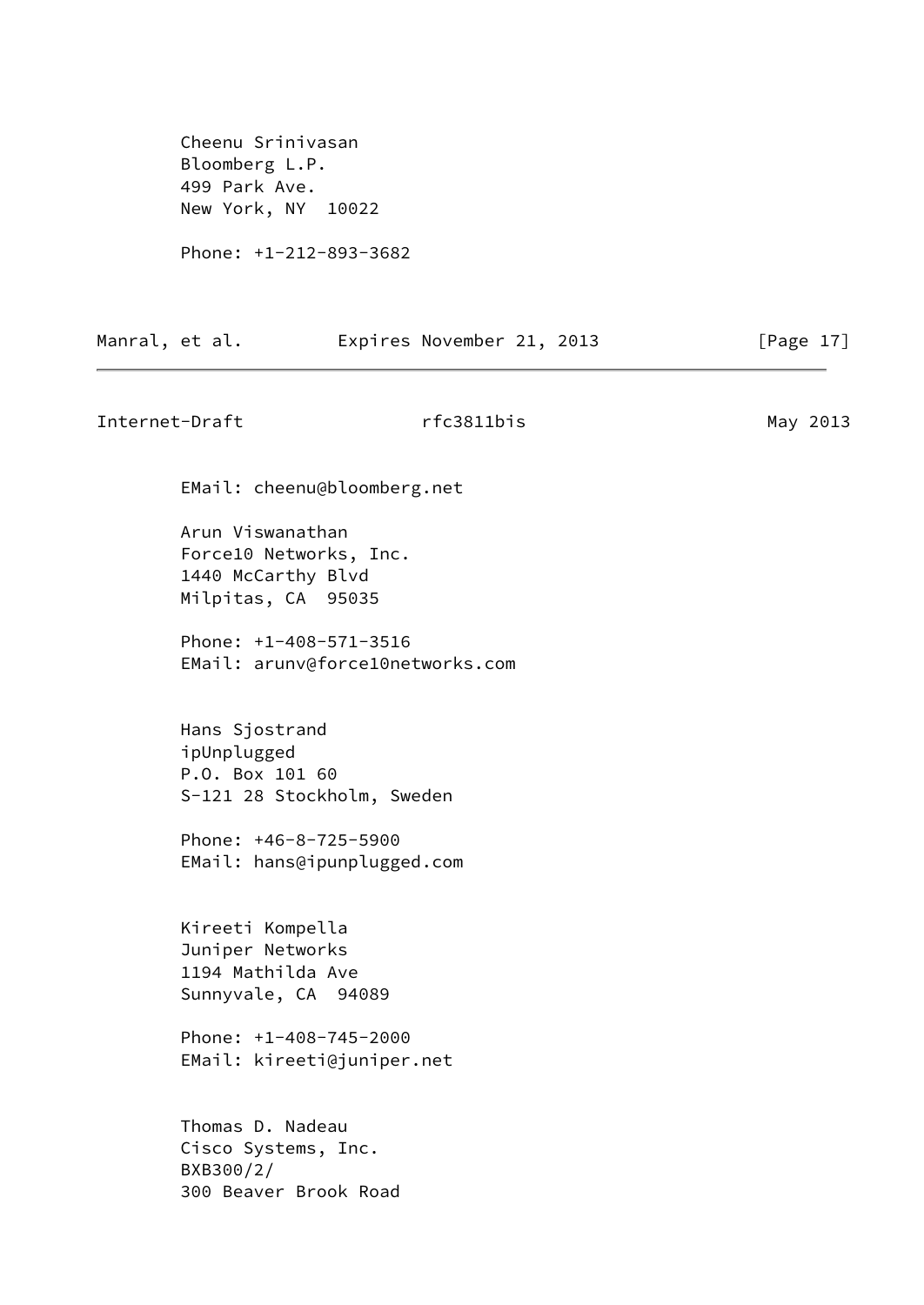Boxborough, MA 01719 Phone: +1-978-936-1470 EMail: tnadeau@cisco.com Joan E. Cucchiara Marconi Communications, Inc. 900 Chelmsford Street Lowell, MA 01851 Phone: +1-978-275-7400 EMail: jcucchiara@mindspring.com

| Manral, et al. | Expires November 21, 2013 | [Page 18] |
|----------------|---------------------------|-----------|
|----------------|---------------------------|-----------|

<span id="page-20-1"></span>Internet-Draft rfc3811bis May 2013

### <span id="page-20-0"></span>[7](#page-20-0). Acknowledgements

 The author would like to thank Adrian Farrel and Thomas Nadeau for thier guidance. The earlier editors and contributors would like to thank Mike MacFadden and Adrian Farrel for their helpful comments on several reviews. Also, a special acknowledgement to Bert Wijnen for his many detailed reviews. Bert's assistance and guidance is greatly appreciated.

<span id="page-20-2"></span>[8](#page-20-2). Security Considerations

 This module does not define any management objects. Instead, it defines a set of textual conventions which may be used by other MPLS MIB modules to define management objects.

 Meaningful security considerations can only be written in the MIB modules that define management objects. Therefore, this document has no impact on the security of the Internet.

<span id="page-20-3"></span>[9](#page-20-3). IANA Considerations

 IANA has made a MIB OID assignment under the transmission branch, that is, assigned the mplsStdMIB under { transmission 166 }. This sub-id is requested because 166 is the ifType for mpls(166) and is available under transmission.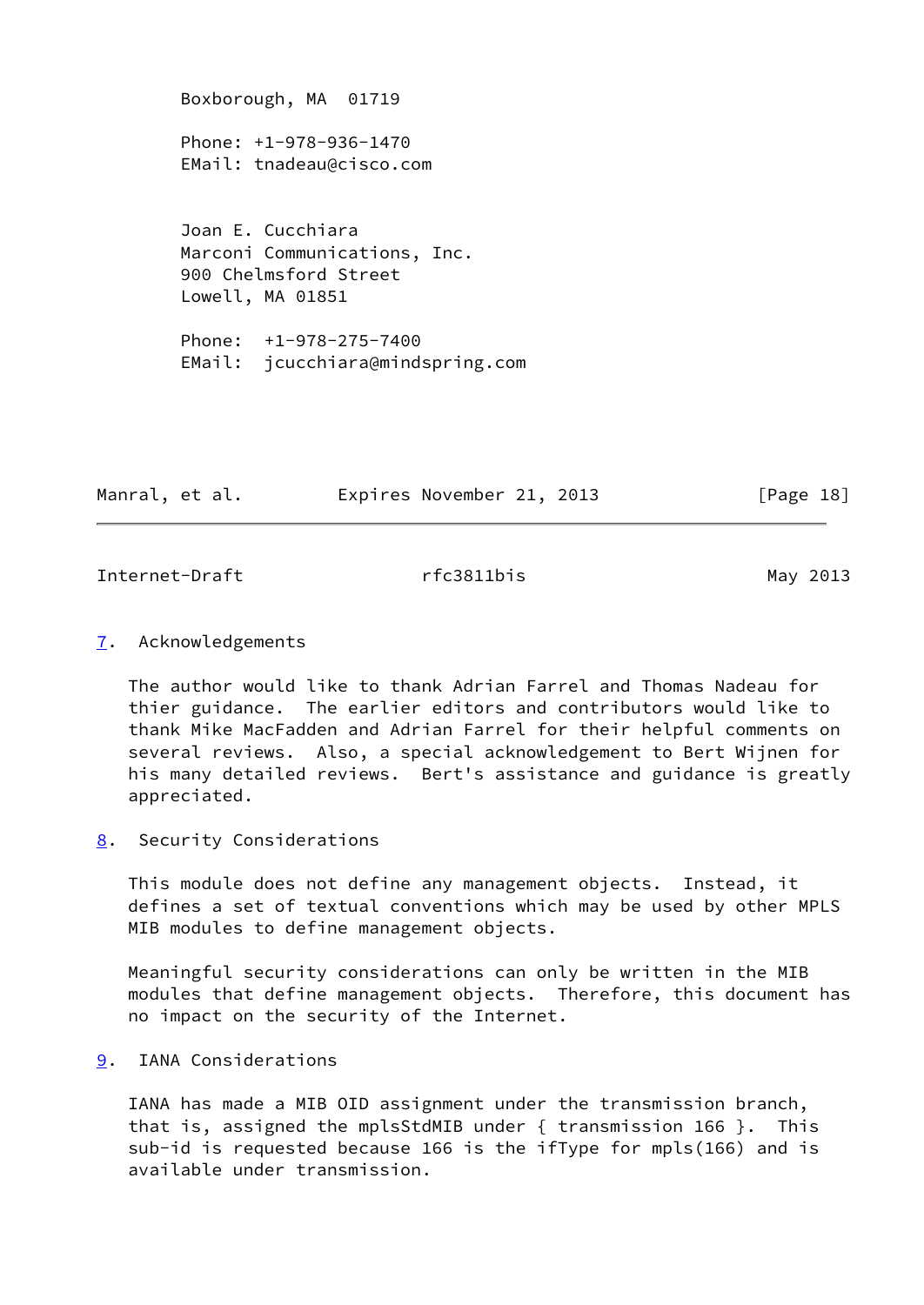In the future, MPLS related standards track MIB modules should be rooted under the mplsStdMIB subtree. The IANA is requested to manage that namespace. New assignments can only be made via a Standards Action as specified in [\[RFC2434](https://datatracker.ietf.org/doc/pdf/rfc2434)].

 The IANA has also assigned { mplsStdMIB 1 } to the MPLS-TC-STD-MIB specified in this document.

<span id="page-21-0"></span>[10.](#page-21-0) References

<span id="page-21-1"></span>[10.1](#page-21-1). Normative References

- [RFC2113] Katz, D., "IP Router Alert Option", [RFC 2113,](https://datatracker.ietf.org/doc/pdf/rfc2113) February 1997.
- [RFC2119] Bradner, S., "Key words for use in RFCs to Indicate Requirement Levels", [BCP 14](https://datatracker.ietf.org/doc/pdf/bcp14), [RFC 2119](https://datatracker.ietf.org/doc/pdf/rfc2119), March 1997.
- [RFC2434] Narten, T. and H.T. Alvestrand, "Guidelines for Writing an IANA Considerations Section in RFCs", [BCP 26](https://datatracker.ietf.org/doc/pdf/bcp26), [RFC 2434](https://datatracker.ietf.org/doc/pdf/rfc2434), October 1998.

|  | Manral, et al. | Expires November 21, 2013 | [Page 19] |
|--|----------------|---------------------------|-----------|
|--|----------------|---------------------------|-----------|

Internet-Draft rfc3811bis May 2013

- [RFC2578] McCloghrie, K., Ed., Perkins, D., Ed., and J. Schoenwaelder, Ed., "Structure of Management Information Version 2 (SMIv2)", STD 58, [RFC 2578,](https://datatracker.ietf.org/doc/pdf/rfc2578) April 1999.
- [RFC2579] McCloghrie, K., Ed., Perkins, D., Ed., and J. Schoenwaelder, Ed., "Textual Conventions for SMIv2", STD 58, [RFC 2579,](https://datatracker.ietf.org/doc/pdf/rfc2579) April 1999.
- [RFC2580] McCloghrie, K., Perkins, D., and J. Schoenwaelder, "Conformance Statements for SMIv2", STD 58, [RFC 2580,](https://datatracker.ietf.org/doc/pdf/rfc2580) April 1999.
- [RFC3031] Rosen, E., Viswanathan, A., and R. Callon, "Multiprotocol Label Switching Architecture", [RFC 3031](https://datatracker.ietf.org/doc/pdf/rfc3031), January 2001.
- [RFC3032] Rosen, E., Tappan, D., Fedorkow, G., Rekhter, Y., Farinacci, D., Li, T., and A. Conta, "MPLS Label Stack Encoding", [RFC 3032](https://datatracker.ietf.org/doc/pdf/rfc3032), January 2001.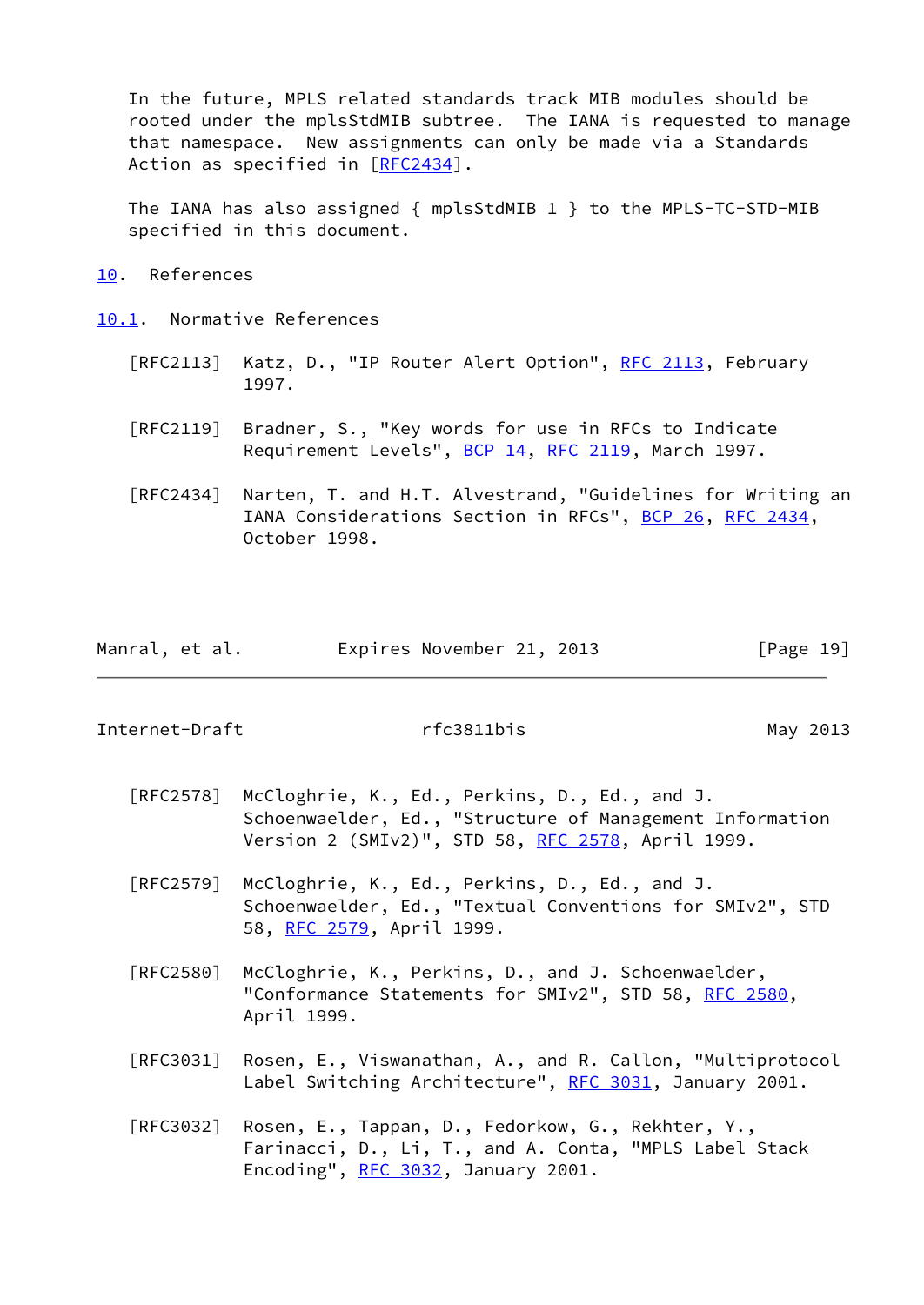- [RFC3034] Conta, A., Doolan, P., and A. Malis, "Use of Label Switching on Frame Relay Networks Specification", [RFC](https://datatracker.ietf.org/doc/pdf/rfc3034) [3034,](https://datatracker.ietf.org/doc/pdf/rfc3034) January 2001.
- [RFC3035] Davie, B., Lawrence, J., McCloghrie, K., Rosen, E., Swallow, G., Rekhter, Y., and P. Doolan, "MPLS using LDP and ATM VC Switching", [RFC 3035](https://datatracker.ietf.org/doc/pdf/rfc3035), January 2001.
- [RFC3036] Andersson, L., Doolan, P., Feldman, N., Fredette, A., and B. Thomas, "LDP Specification", [RFC 3036,](https://datatracker.ietf.org/doc/pdf/rfc3036) January 2001.
- [RFC3209] Awduche, D., Berger, L., Gan, D., Li, T., Srinivasan, V., and G. Swallow, "RSVP-TE: Extensions to RSVP for LSP Tunnels", [RFC 3209](https://datatracker.ietf.org/doc/pdf/rfc3209), December 2001.
- [RFC3212] Jamoussi, B., Andersson, L., Callon, R., Dantu, R., Wu, L., Doolan, P., Worster, T., Feldman, N., Fredette, A., Girish, M., Gray, E., Heinanen, J., Kilty, T., and A. Malis, "Constraint-Based LSP Setup using LDP", [RFC 3212](https://datatracker.ietf.org/doc/pdf/rfc3212), January 2002.
- [RFC3291] Daniele, M., Haberman, B., Routhier, S., and J. Schoenwaelder, "Textual Conventions for Internet Network Addresses", [RFC 3291,](https://datatracker.ietf.org/doc/pdf/rfc3291) May 2002.
- [RFC3471] Berger, L., "Generalized Multi-Protocol Label Switching (GMPLS) Signaling Functional Description", [RFC 3471](https://datatracker.ietf.org/doc/pdf/rfc3471), January 2003.

| Manral, et al. | Expires November 21, 2013 |  | [Page 20] |
|----------------|---------------------------|--|-----------|
|                |                           |  |           |

<span id="page-22-1"></span>Internet-Draft rfc3811bis May 2013

- <span id="page-22-0"></span>[10.2](#page-22-0). Informative References
	- [RFC3410] Case, J., Mundy, R., Partain, D., and B. Stewart, "Introduction and Applicability Statements for Internet- Standard Management Framework", [RFC 3410,](https://datatracker.ietf.org/doc/pdf/rfc3410) December 2002.
	- [RFC3812] Srinivasan, C., Viswanathan, A., and T. Nadeau, "Multiprotocol Label Switching (MPLS) Traffic Engineering (TE) Management Information Base (MIB)", [RFC 3812,](https://datatracker.ietf.org/doc/pdf/rfc3812) June 2004.
	- [RFC3813] Srinivasan, C., Viswanathan, A., and T. Nadeau,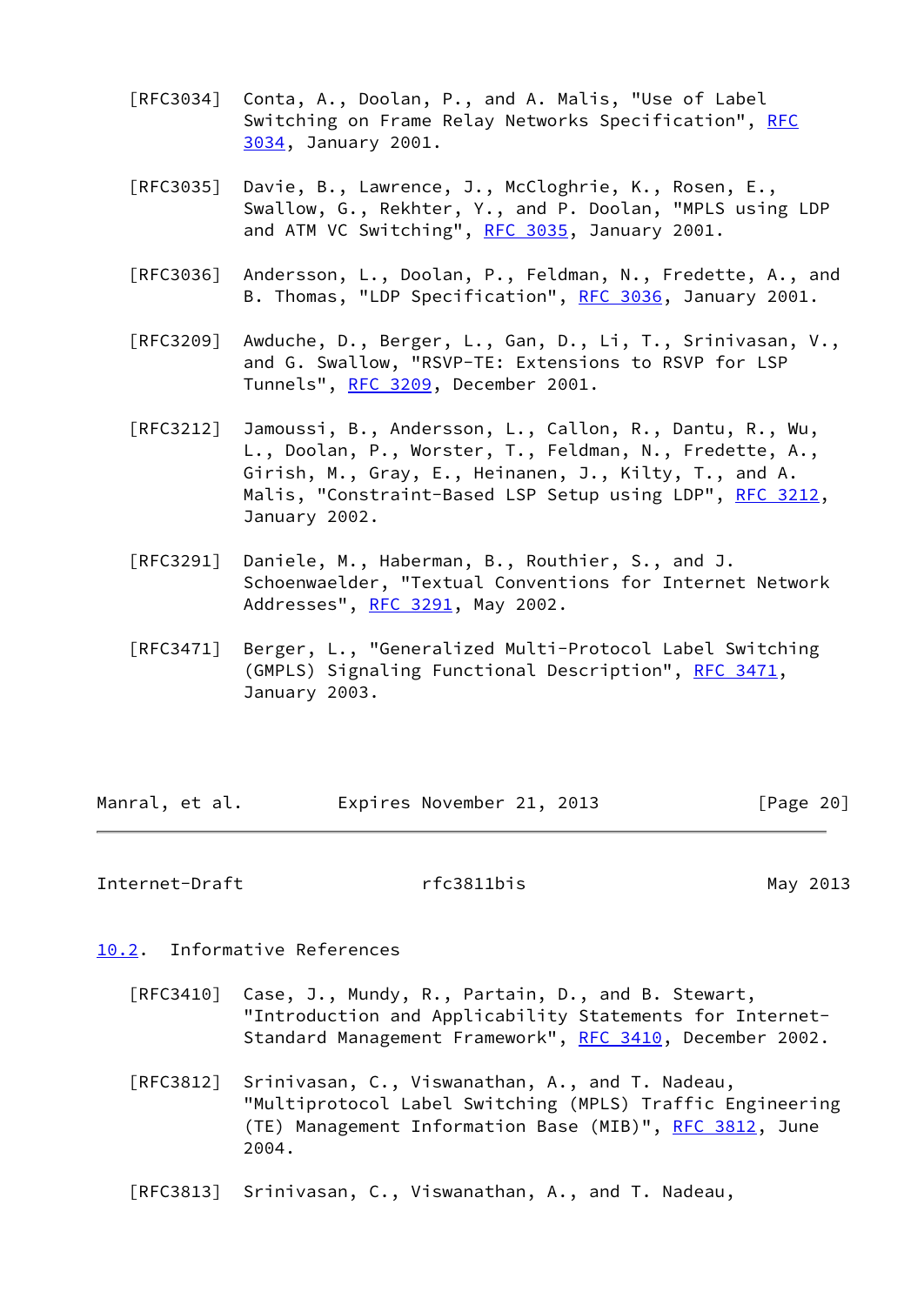"Multiprotocol Label Switching (MPLS) Label Switching Router (LSR) Management Information Base (MIB)", [RFC 3813,](https://datatracker.ietf.org/doc/pdf/rfc3813) June 2004.

- [RFC3814] Nadeau, T., Srinivasan, C., and A. Viswanathan, "Multiprotocol Label Switching (MPLS) Forwarding Equivalence Class To Next Hop Label Forwarding Entry (FEC- To-NHLFE) Management Information Base (MIB)", [RFC 3814](https://datatracker.ietf.org/doc/pdf/rfc3814), June 2004.
- [RFC3815] Cucchiara, J., Sjostrand, H., and J. Luciani, "Definitions of Managed Objects for the Multiprotocol Label Switching (MPLS), Label Distribution Protocol (LDP)", [RFC 3815,](https://datatracker.ietf.org/doc/pdf/rfc3815) June 2004.
- [RFC4368] Nadeau, T. and S. Hegde, "Multiprotocol Label Switching (MPLS) Label-Controlled Asynchronous Transfer Mode (ATM) and Frame-Relay Management Interface Definition", [RFC](https://datatracker.ietf.org/doc/pdf/rfc4368) [4368,](https://datatracker.ietf.org/doc/pdf/rfc4368) January 2006.
- [RFC6639] King, D. and M. Venkatesan, "Multiprotocol Label Switching Transport Profile (MPLS-TP) MIB-Based Management Overview", [RFC 6639](https://datatracker.ietf.org/doc/pdf/rfc6639), June 2012.

Authors' Addresses

 Vishwas Manral Hewlett-Packard Corp. 191111 Pruneridge Ave. Cupertino, CA 95015 USA

 Phone: +1-408-447-1497 Email: vishwas.manral@hp.com

| Expires November 21, 2013<br>[Page 21]<br>Manral, et al. |  |
|----------------------------------------------------------|--|
|----------------------------------------------------------|--|

Internet-Draft rfc3811bis May 2013

 Tina Tsou Huawei Technologies (USA) 2330 Central Expressway Santa Clara, CA 95050 USA